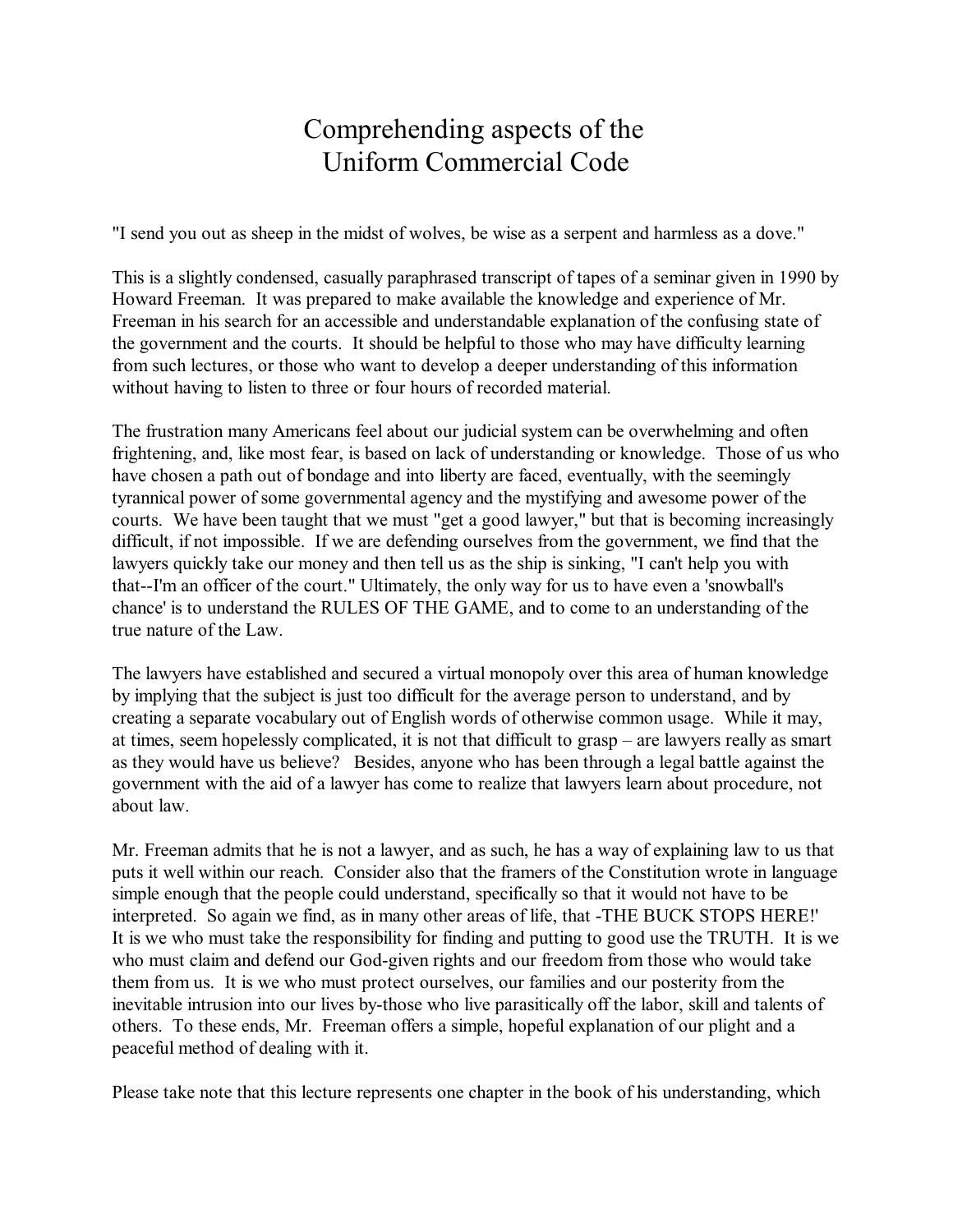he is always refining, expanding, improving. It is, as all bits of wisdom are, a point of departure from which to begin our own journey into understanding, that we all might be able to pass on to others, greater knowledge and hope, and to God, the gift of lives lived in peace, freedom and praise.

## **INTRODUCTION**

When I beat the IRS, I used Supreme Court decisions. If I had tried to use these in court, I would have been convicted. I was involved with a patriot group and I studied supreme Court cases. I concluded that the Supreme Court had declared that I was not a person required to file an income tax--that the tax was an excise tax on privileges granted by government. So I quit filing and paying income taxes, and it was not long before they came down on me with a heavy hand. They issued a notice of deficiency, which had such a fantastic sum on it that the biggest temptation was to go in with their letter and say. "Where in the world did you ever get that figure?" They claimed I owed them some \$60,000. But even if I had been paying taxes, I never had that much money, so how could I have owed them that much?

# **NEVER ARGUE THE AMOUNT OF DEFICIENCY**

Fortunately, I had been given just a little bit of information, *NEVER ARGUE THE FACTS IN A TAX CASE*. If you're not required to file, what do you care whether they say you owe sixty dollars or 60,000 dollars. If you are not required to file, the amount doesn't matter. Don't argue the amount--that is a fact issue. In most instances, when you get a Notice of Deficiency, it is usually for some fantastic amount. The IRS wants you to run in and argue about the amount. *The minute you say "I don't owe that much", you have agreed that you owe them something*, and you have given them jurisdiction.

Just don't be shocked at the amount on a Notice of Deficiency, even if it is ten million dollars! If the law says that you are not required to file or pay tax, the amount doesn't matter. By arguing the amount, they will just say that you must go to tax court and decide what the amount is to be. By the time you get to tax court, the law issues are all decided. You are only there to decide how much you owe. They will not listen to arguments of law.

So I went to see the agent and told him that I wasn't required to file. He said, "You are required to file, Mr. Freeman." But I had all these supreme Court cases, and I started reading them to him. He said, "I don't know anything about law, Mr. Freeman, but the Code says that you are required to file, and you're going to pay that amount or you're going to go to tax court." I thought that someone there ought to know something about law, so I asked to talk to his superior.

I went to him and got out my Supreme Court Cases, and he wouldn't listen to them. "I don't know anything about law, Mr. Freeman...." Finally I got to the Problems Resolution Officer, and he said the same thing. He said that the only person above him was the District Director. So I went to see him.

By the time I got to his office, they had phoned ahead, and his secretary said he was out. But I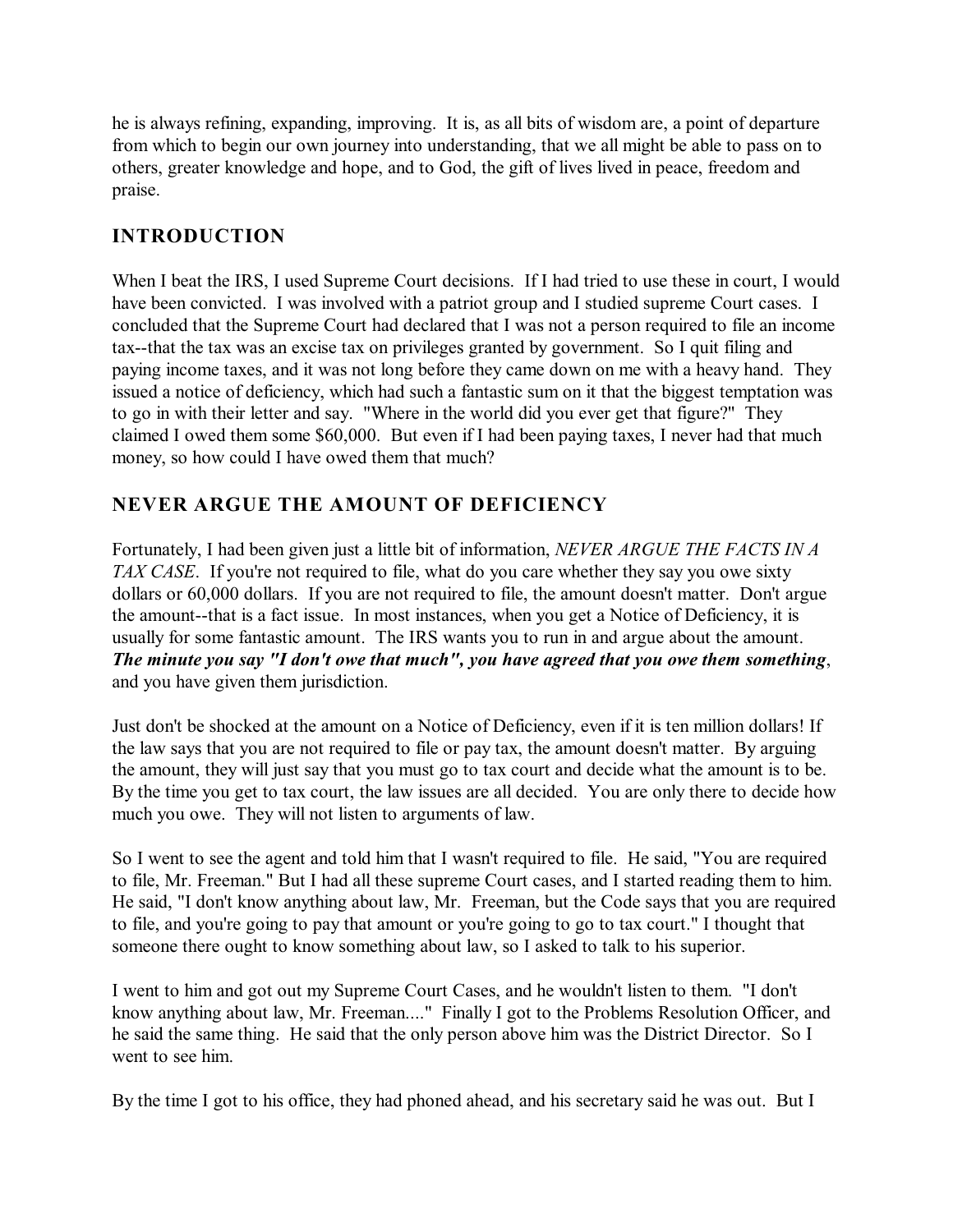heard someone in his office, and I knew he was in there. I went down the elevator, around the corner to the Federal Building and into Senator Simpson's office. There was a girl sitting there at a desk, and she asked if she could help me. I told her my problem. I said that I really thought the District Director was up there. I asked her to call the IRS and tell them that it was Senator Simpson's office calling and to ask if the District Director was in. I said, "If you get him on the phone, tell him that you are from the Senator's office and you have a person who you are sending over to speak to him – if he can wait just five minutes." It worked. He was there, and I ran back up to his office. His secretary met me when I came in and said, "Mr. Freeman, you're so lucky, the Director just arrived."

The Director was very nice and offered me coffee and cookies and we sat and talked. So he asked me what I wanted to talk to him about. (If you ever have someone say to you, "I'm from the government and I'm here to do you a favor", watch out! But we can turn that around and approach them the same way.) So I said, "I thought you ought to know that there are agents working for you who are writing letters over your name that you wouldn't agree with.

Do you read all the mail that goes out of this office over your signature? " The Director said, "Oh, I couldn't read everything – it goes out of here by the bagful." That was what I thought. I said, "There are some of your agents writing letters which contradict the decisions of the supreme Court of the United States. And they're not doing it over their name, they're doing it over your name." He was very interested to hear about it and asked if I had any examples. I just happened to have some with me, so I got them out and presented them to him. He thought it was very interesting and asked if I could leave this information with him, which I did. He said he would look it over and contact me in three days. Three days later he called me up and said, "I'm sure, Mr. Freeman, that you will be glad to know that your Notice of Deficiency has been withdrawn. We've determined that you're not a person required to file. Your file is closed and you will hear no more from us." I haven't heard another word from them since. That was in 1980, and I haven't filed since 1969.

#### **THE SUPREME COURT ON TRIAL**

I thought sure I had the answer, but when a friend got charged with Willful Failure to File an income tax, he asked me to help him. I told him that they have to prove that he willfully failed to file, and I suggested that he should put me on the witness stand. He should ask me if I spoke at a certain time and place in Scott's Bluff, and did I see him in the audience. He should then ask me what I spoke of that day.

When I got on the stand, I brought out all of the Supreme Court cases I had used with the District Director. I thought I would be lucky to get a sentence or two out before the judge cut me off, but I was reading whole paragraphs-- and the judge didn't stop me. I read one and then another, and so on. And finally when I had read just about as much as I thought I should, the judge called a recess of the court. I told Bob I thought we had it made. There was just no way that they could rule against him after all that testimony.

So we relaxed. The prosecution presented its case and he decided to rest his defense on my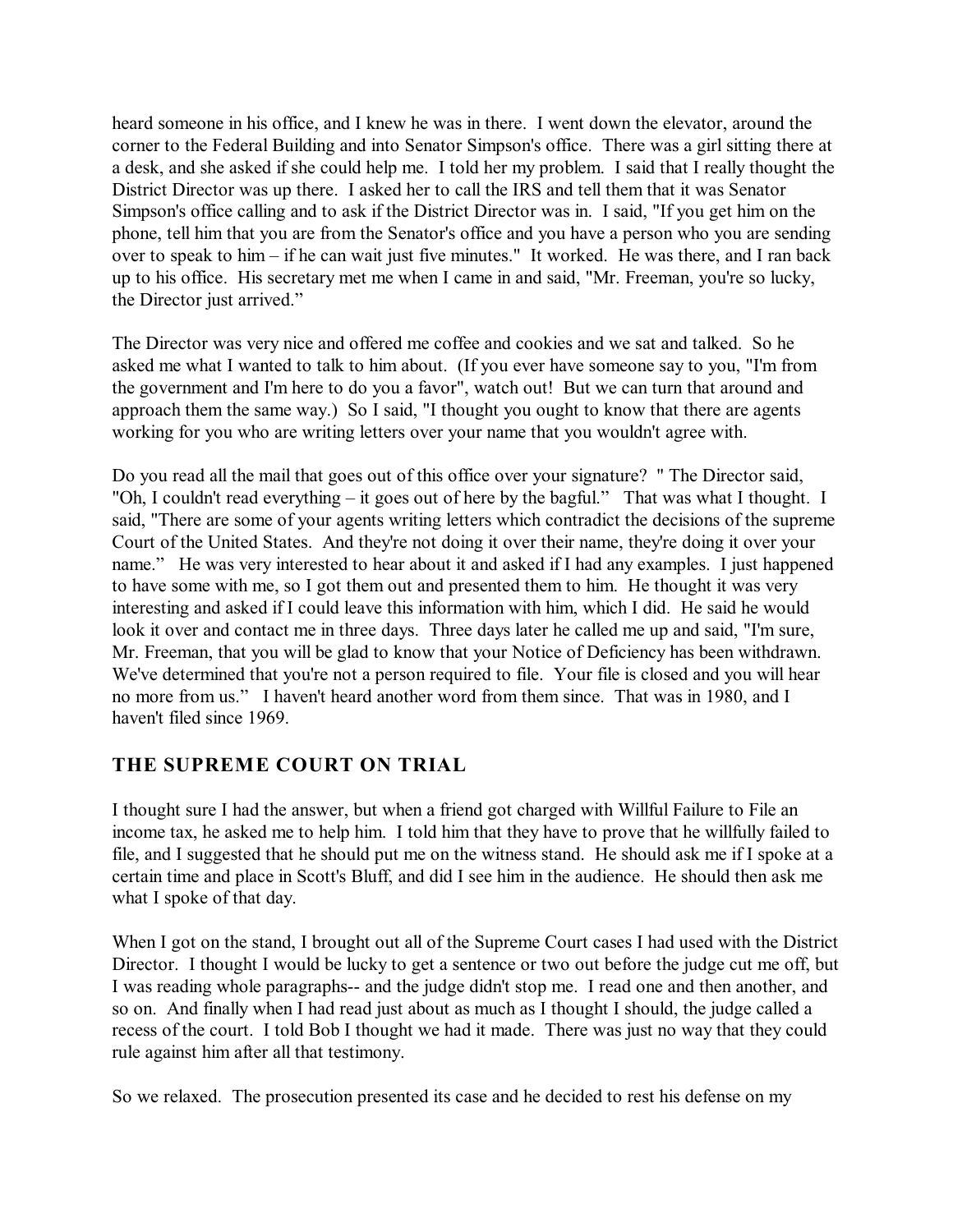testimony, which showed that he was not required to file, and that the Supreme Court had upheld this position. The prosecution then presented its closing statements and we were just sure that he had won. But at the very end, the judge spoke to the jury and told them, "You will decide the facts of this case and I will give you the law. The law required this man to file an Income Tax form, you decide whether or not he filed it." What a shock! The jury convicted him. Later some members of the jury said, "What could we do? The man had admitted that he had not filed the form, so we had to convict him". As soon as the trial was over I went around to the judges's office and he was just coming in through his back door.

I said, "Judge, by what authority do you overturn the standing decisions of the United States supreme Court. You sat on the bench while I read that case law. Now how do you, a District Court Judge, have the authority to overturn decisions of the Supreme Court?" He says, "Oh, those were old decisions." I said, "Those are standing decisions. They have never been overturned. I don't care how old they are, you have no right to overturn a standing decision of the United States Supreme Court in a District Court."

# **PUBLIC LAW V. PUBLIC POLICY**

He said, "Name any decision of the Supreme Court after 1938 and I'll honor it, but all the decisions you read were prior to 1938, and I don't honor those decisions." I asked what happened in 1938. He said, "Prior to 1938, the Supreme Court was dealing with Public Law, since 1938, the Supreme Court has dealt with Public Policy. The charge that Mr. S. was being tried for is a Public Policy Statute, not Public Law, and those Supreme Court cases do not apply to Public Policy." I asked him what happened in 1938. He said that he had already told me too much, he wasn't going to tell me any more.

#### **1938 AND THE ERIE RAILROAD**

Well, I began to investigate. I found that 1938 was the year of the Erie Railroad v. Tompkins case of the Supreme Court. *It was also the year the courts claim they blended Law with Equity.* I read the Erie Railroad case. A man had sued the Erie railroad for damages when he was struck by a board sticking out of a boxcar as he walked along beside the tracks. The district court had decided on the basis of Commercial (Negotiable Instruments) Law, that this man was not under any contract with the Erie Railroad, and therefore he had no standing to sue the company.

Under the *Common Law* [the law of the Republic], he was damaged and he would have had the right to sue. This overturned a standing decision of over one hundred years. Swift v. Tyson in 1840 was a similar case, and the decision of the supreme Court was that in any case of this type, the court would judge the case on the Common Law of the state where the incident occurred, in this case Pennsylvania. But in the Erie Railroad case, the supreme Court ruled that all federal cases will be judged under the Negotiable Instruments Law. There would be no more decisions based on the Common Law at the federal level.

So here we find the blending of Law with Equity. This was a puzzle to me. As I put these new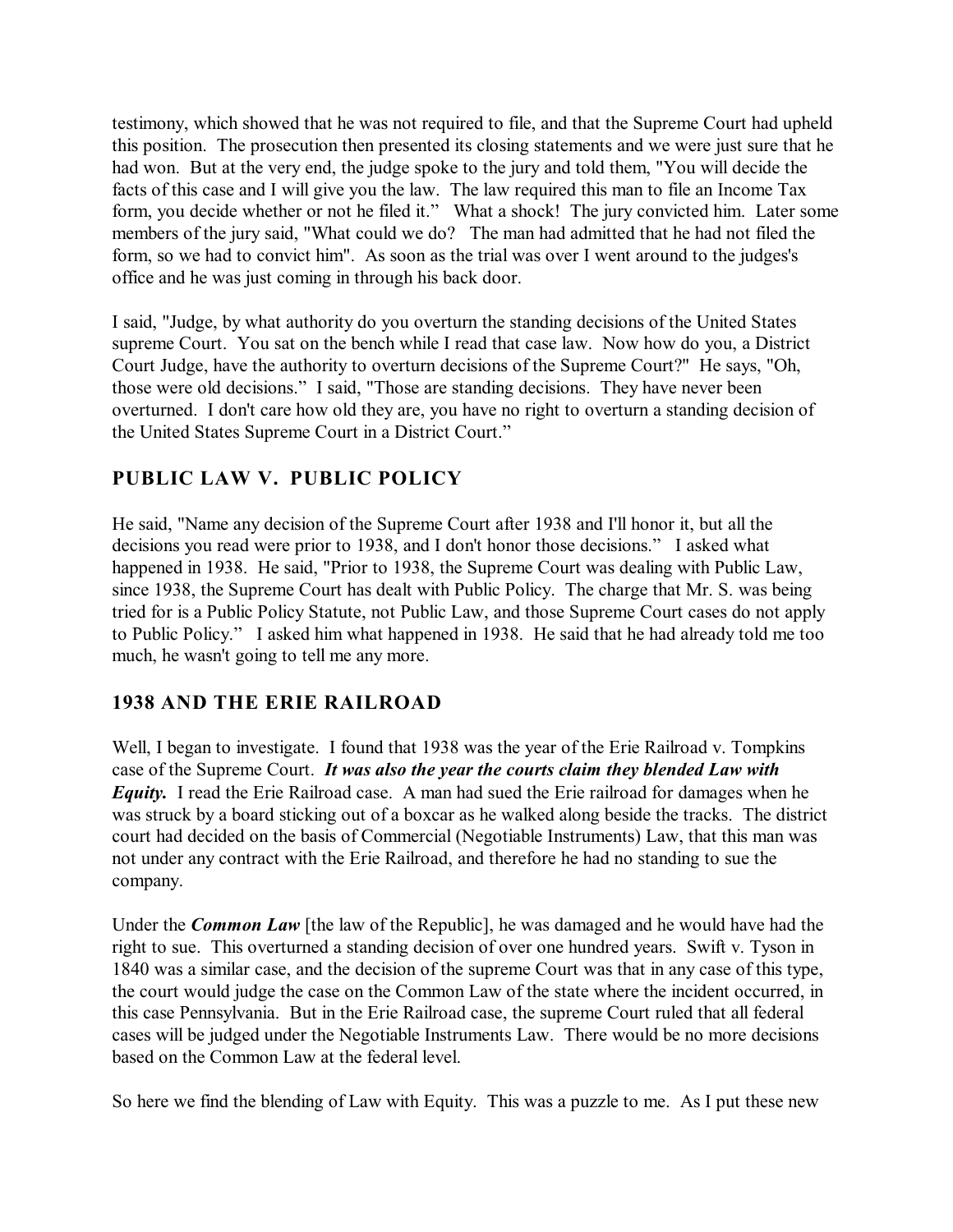pieces together, I determined that all our courts since 1938 were Merchant Law courts and not Common Law courts. There were still some pieces of the puzzle missing.

# **A FRIEND IN THE COURT**

Fortunately, I made a friend of a judge. Now you won't make friends with a judge if you go into court like a 'wolf in black sheep country.' You must approach him as though you are the sheep and he is the wolf. If you go into court as a wolf, you make demands and tell the judge what the law is, how he had better uphold the law or else. Remember the verse: *I send you out as sheep in wolf country, be wise as a serpent and harmless as a dove*.

We have to go into court and be wise and harmless, and not make demands. We must play a little dumb and ask a lot of questions. Well, I asked a lot of questions and boxed the judges into a corner where they had to give me a victory or admit what they didn't want to admit. I won the case, and on the way out I had to stop by the clerk's office to get some papers. One of the judges stopped and said, "You're an interesting man, Mr. Freeman. If you're ever in town, stop by, and if I'm not sitting on a case we will visit.

### **AMERICA IS BANKRUPT**

Later, when I went to visit the judge, I told him of my problem with the supreme Court cases dealing with Public Policy rather than Public Law. He said, "In 1938, all the higher judges, the top attorneys and the U.S. attorneys were called into a secret meeting and this is what we were told: America is a bankrupt nation, it is owned completely by its creditors. The creditors own the Congress, they own the Executive, they own the Judiciary and they own all the state governments. Take silent judicial notice of this fact, but never reveal it openly. Your court is operating in a Admiralty Jurisdiction, call it anything you want, but do not call it Admiralty.

#### **ADMIRALTY COURTS**

The reason they cannot call it Admiralty Jurisdiction is that your defense would be quite different in Admiralty Jurisdiction from your defense under the Common Law. In Admiralty, there is no court which has jurisdiction unless there is a valid international contract in dispute. If you know it is Admiralty Jurisdiction, and they have admitted on the record that you are in an Admiralty Court, you can demand that the international maritime contract, to which you are supposedly a party, and which you supposedly have breached, be placed into evidence.

No [current United States] court has Admiralty/Maritime Jurisdiction unless there is a valid international maritime contract that has been breached. So you say, just innocently like a lamb, "Well, I never knew that I got involved with an international maritime contract, so I deny that such a contract exists. If this court is taking jurisdiction in Admiralty, then place the contract in evidence, so that I may challenge the validity of the contract. What they would have to do is place the national debt into evidence. They would have to admit that the international bankers own the whole nation, and that we are their slaves.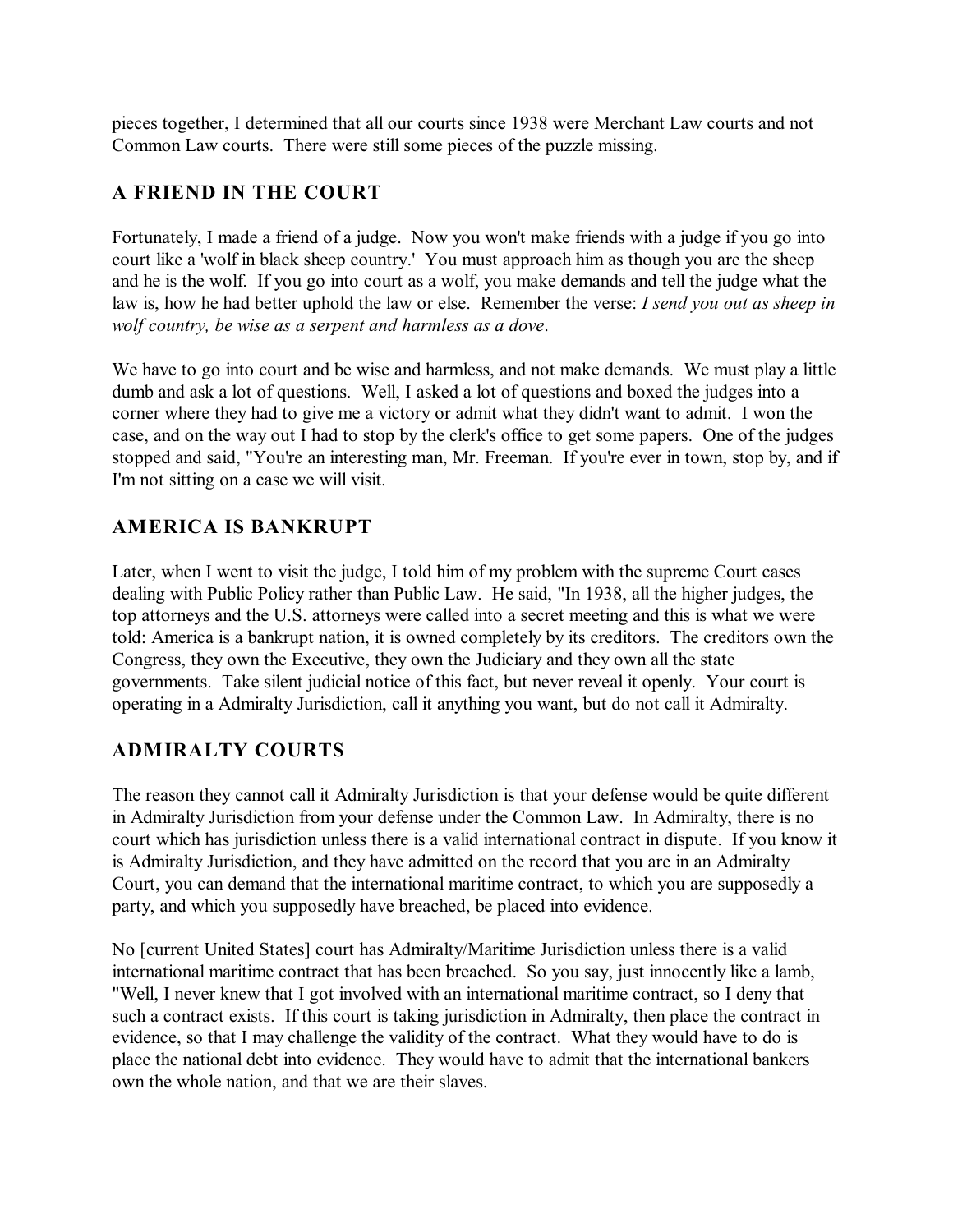#### **NOT EXPEDIENT**

But the bankers said it is not expedient at this time to admit that they own everything and could foreclose on every nation of the world. *The reason they don't want to tell everyone that they own everything is that there are still too many privately owned guns*. There are uncooperative armies and other military forces. So until they can gradually consolidate all armies into a WORLD ARMY and all courts into a single WORLD COURT, it is not expedient to admit the jurisdiction the courts are operating under. When we understand these things, we realize that there are certain secrets they don't want to admit, and we can use this to our benefit.

#### **JURISDICTION**

The Constitution of the united States [of America] mentions three areas of jurisdiction in which the courts may operate:

### **COMMON LAW**

Common Law is based on God's Law. Anytime someone is charged under the Common Law, there must be a damaged [injured] party [injured financially or physically]. You are free under the Common Law to do anything you please, as long as you do not infringe on the life, liberty, or property of someone else. You have a right to make a fool of yourself provided you do not infringe on the life, liberty, or property of someone else.

The Common Law does not allow for any government action which prevents a man from making a fool of himself. For instance, when you cross over state lines in most states, you will see a sign which says, "BUCKLE YOUR SEAT BELTS--IT'S THE LAW.' This cannot be Common Law, because who would you injure if you did not buckle up? Nobody. This would be compelled performance. But Common Law cannot compel performance. Any violation of Common Law is a CRIMINAL ACT, and is punishable.

# **EQUITY LAW**

Equity Law is law which compels performance. It compels you to perform to the exact letter of any contract that you are under. So, if you have compelled performance, there must be a contract somewhere, and you are being compelled to perform under the obligation of the contract. Now this can only be a civil action, not criminal. In Equity Jurisdiction, you cannot be tried criminally, but you can be compelled to perform to the letter of a contract. If you then refuse to perform as directed by the court, you can be charged with contempt of court, which is a criminal action. Are our seatbelt laws Equity laws? No, they are not, because [under Equity] you cannot be penalized or punished for not keeping to the letter of a contract.

# **ADMIRALTY/MARITIME LAW**

This is a civil jurisdiction of Compelled Performance which also has Criminal Penalties for not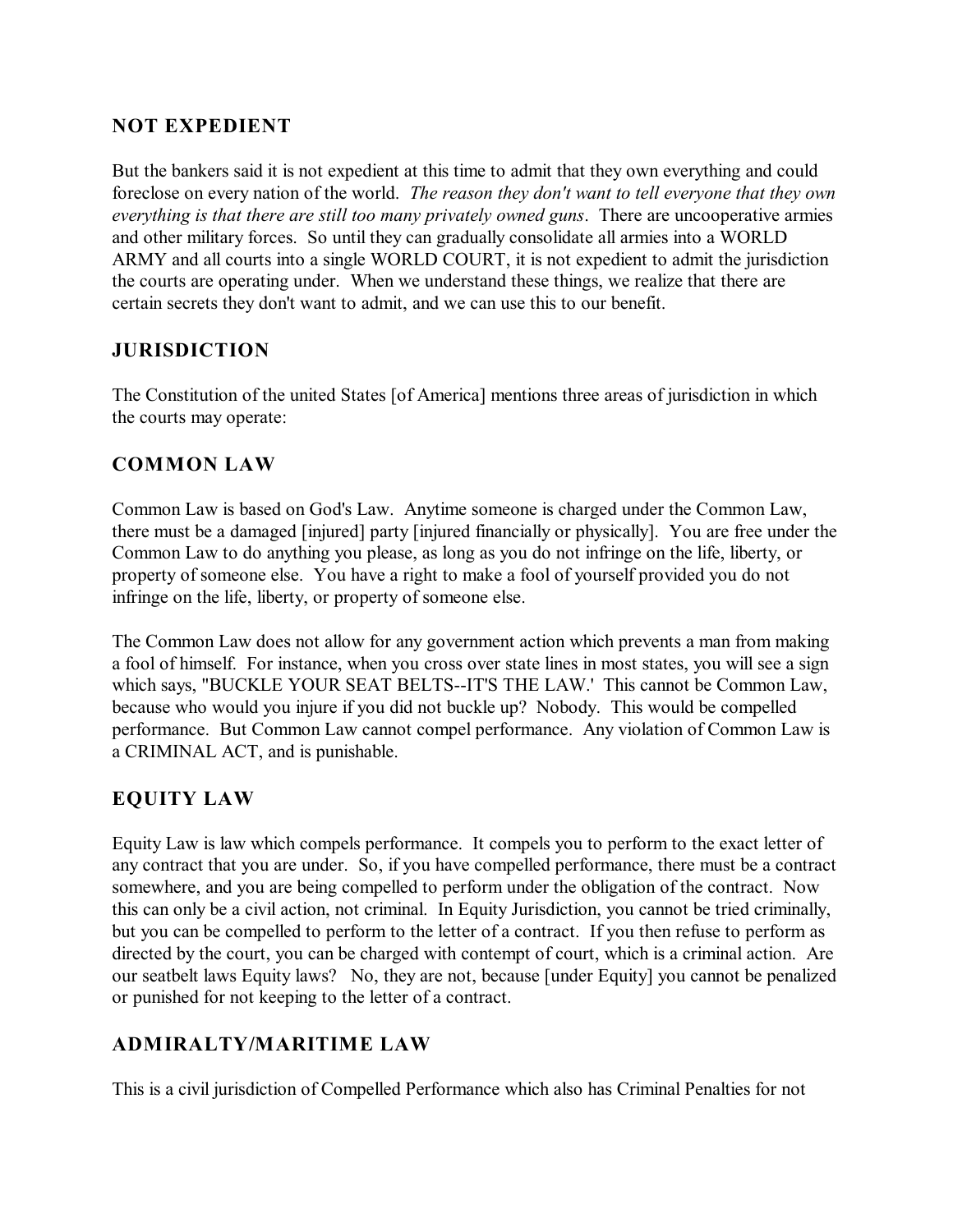adhering to the letter of the contract, *but this only applies to International Contracts*. Now we can see what jurisdiction the seatbelt laws (and all traffic laws, building codes, ordinances, tax codes, etc.) are under. Whenever there is a penalty for failure to perform (such as willful failure to file [a tax return]), that is Admiralty/ Maritime Law and there must be a valid international contract in force.

However, the courts don't want to admit that they are operating under Admiralty/Maritime Jurisdiction, so they took the international law or Law Merchant and adopted it into our codes. *That is what the supreme Court decided in the Erie Railroad case*, that the decisions will be based on commercial law or business law and that it will have criminal penalties associated with it. Since they were instructed not to call it Admiralty Jurisdiction, they call it Statutory Jurisdiction. [And it came about as a result of the bankruptcy of the United States. Not electing honorable leadership who pays the debt has consequences.]

# **COURTS OF CONTRACT**

You may ask how we got into this situation where we can be charged with failure to wear seatbelts and be fined for it. Isn't the judge sworn to uphold the Constitution? Yes, he is. But you must understand that the Constitution, in Article I, Section 10, gives us the unlimited right to contract, as long as we do not infringe on the life, liberty or property of someone else. Contracts are enforceable, and the Constitution gives two jurisdictions where contracts can be enforced, Equity or Admiralty. But we find them being enforced in Statutory Jurisdiction. This is the embarrassing part for the courts, but we can use this to box the judges into a corner in their own courts. We will cover this more later.

# **CONTRACTS MUST BE VOLUNTARY**

Under the Common Law, every contract must be entered into knowingly, voluntarily, and intentionally by both parties or it is void and unenforceable. These are characteristics of a Common Law contract. There is another [important] characteristic, it must be based on substance. For example, contracts used to read, "For one dollar and other valuable considerations, I will paint your house, etc." That was a valid contract, the dollar was a genuine, silver dollar. Now, suppose you wrote a contract that said, '*For one Federal Reserve Note and other considerations, I will paint your house....*' And suppose, for example, I painted your house the wrong color. Could you go into a Common Law court and get justice? No, you could not. You see, a Federal Reserve Note is a "colorable" dollar, as it has no substance, and in a Common Law jurisdiction, that contract would be unenforceable.

# **COLORABLE MONEY/COLORABLE COURTS**

The word "colorable" means something that appears to be genuine, but is not. Maybe it looks like a dollar, and maybe it spends like a dollar, but if it is not redeemable for lawful money (silver or gold) it is colorable.' If a Federal Reserve Note is used in a contract, then the contract becomes a "colorable" contract. And "colorable" contracts must be enforced under a "colorable" jurisdiction.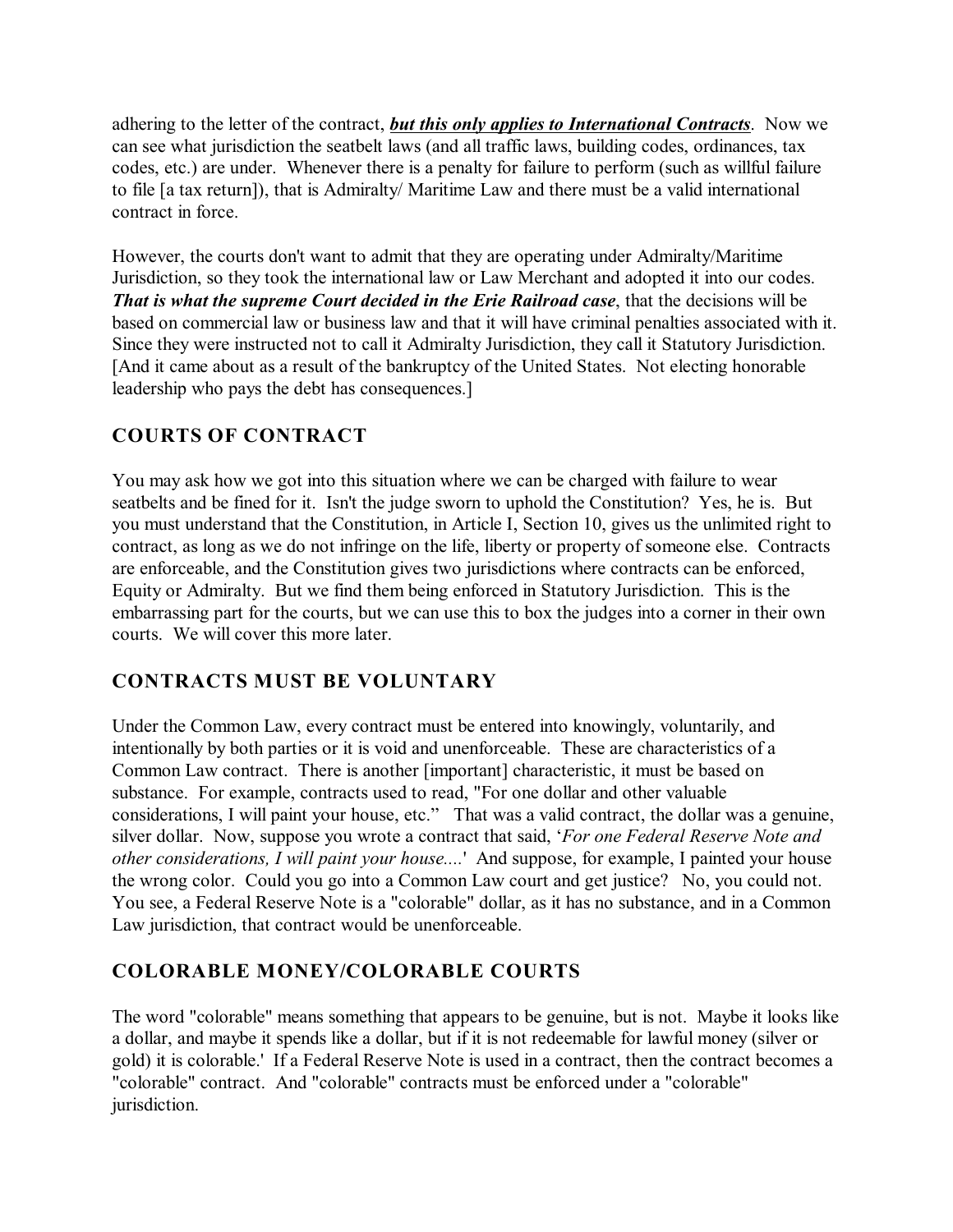So by creating Federal Reserve Notes, the government had to create a jurisdiction to cover the kinds of contracts which use them. We now have what is called Statutory Jurisdiction, which is not a genuine Admiralty jurisdiction. It is "colorable" Admiralty Jurisdiction the judges are enforcing because we are using "colorable money." Colorable Admiralty is now known as Statutory Jurisdiction. Let's see how we got under this Statutory Jurisdiction.

## **UNIFORM COMMERCIAL CODE**

The government set up a "colorable" law system to fit the "colorable" currency. It used to be called the Law Merchant or the Law of Redeemable Instruments, because it dealt with paper which was redeemable in something of substance. But, once Federal Reserve Notes had become unredeemable [in substance – gold  $\&$  silver], there had to be a system of law which was completely "colorable" from start to finish.

This system of law was codified as the Uniform Commercial Code, and has been adopted in every state. This is "colorable" law, and it is used in all the courts. I explained one of the keys earlier, which is that the country is bankrupt and we have no rights. If the master says "Jump!", then the slave had better jump, because the master has the right to cut his head off. As slaves we have no rights. But the creditors/masters had to cover that up, so they created a system of law called the Uniform Commercial Code. This 'color-able' jurisdiction under the Uniform Commercial Code is the next key to understanding what has happened.

# **CONTRACT OR AGREEMENT**

One difference between Common Law and the Uniform Commercial Code is that in Common Law, contracts must be entered into: (1) knowingly, (2) voluntarily, and (3) intentionally. Under the U.C.C. [Uniform Commercial Code], this is not so. First of all, contracts are un-necessary. Under this new law, agreements can be binding. If you only exercise the benefits of an agreement, it is presumed [by the justice system], or [accepted as] implied, that you intend to meet the obligations associated with those benefits. If you accept a benefit offered by government, then you are obligated to follow, to the letter, each and every statute involved with that benefit. The method has been to get everybody exercising a benefit, and they don't even have to tell the people what the benefit is. Some people think it is the driver's license, the marriage license or the birth certificate, etc. I believe it is none of these.

#### **COMPELLED BENEFIT**

*I believe the benefit being used is that we have been given the privilege of discharging debt with limited liability, instead of paying debt.* When we pay a debt, we give substance for substance. If I buy a quart of milk with a silver dollar, that dollar bought the milk, and the milk bought the dollar, substance for substance.

But if I use a Federal Reserve Note to buy the milk, I have not paid for it. There is no substance in the Federal Reserve Note. It is worthless paper given in exchange for something of substantive value. Congress offers us this benefit: Debt money, created by the federal United States, can be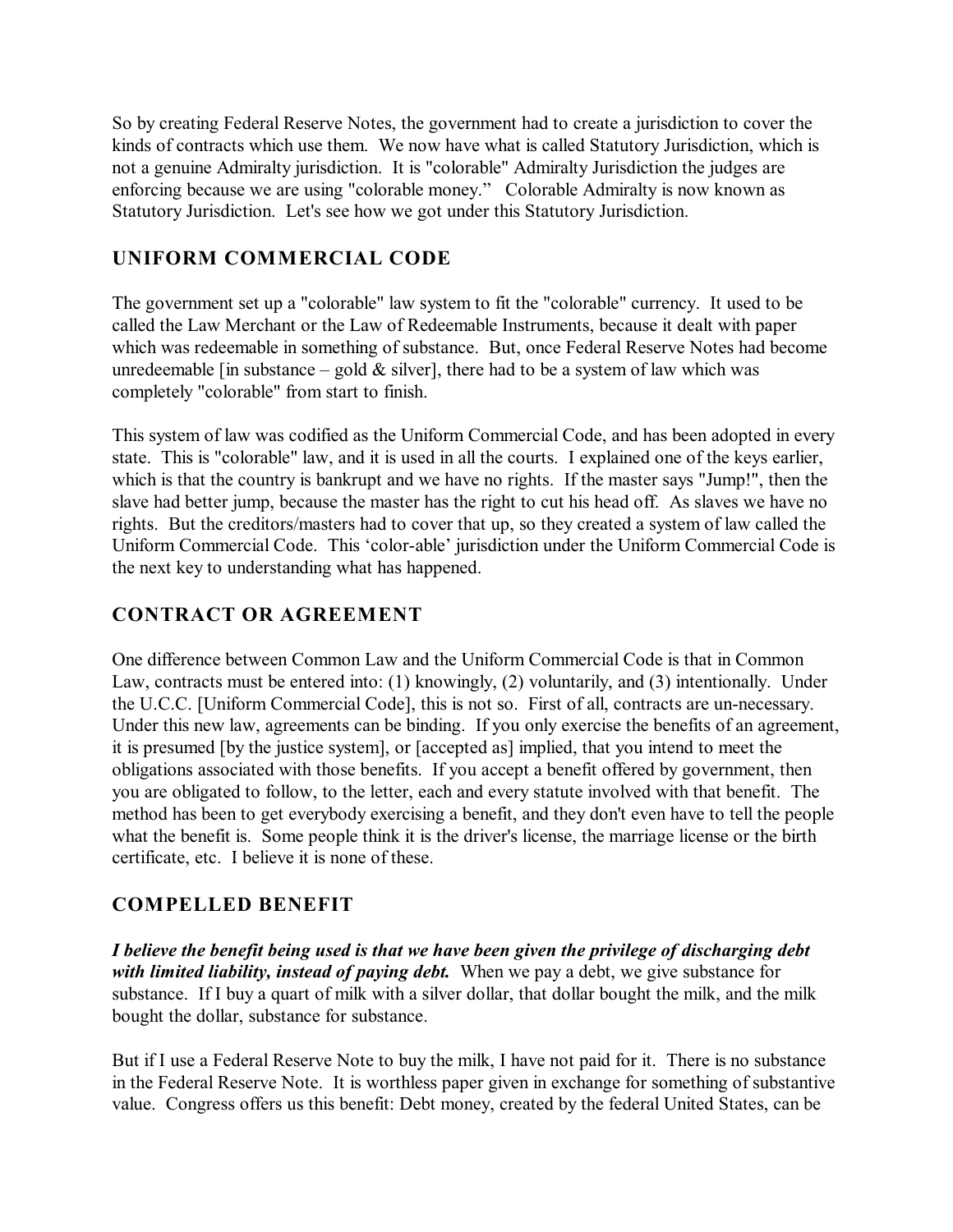spent all over the continental united States, it will be legal tender for all debts, public and private, and the limited liability is that you cannot be sued for not paying your debts.

So now they have said, "We're going to help you out, and you can just discharge your debts instead of paying your debts." When we use this '*color-able*' money to discharge our debts, we cannot use a Common Law court, we can only use a "*color-able*" court. We are completely under the jurisdiction of the Uniform Commercial Code, because we are using non-redeemable negotiable instruments and we are discharging debt rather than paying debt.

# **REMEDY AND RECOURSE**

Every system of civilized law must have two characteristics: Remedy and Recourse. Remedy is a way to get out from under that law. The Recourse is if you have been damaged under the law, you can recover your loss. The Common Law, the Law of Merchants, and even the Uniform Commercial Code all have remedy and recourse, but for a long time we could not find it. If you go to a law library and ask to see the Uniform Commercial Code, they will show you a shelf of books completely filled with the Uniform Commercial Code. When you pick up one volume and start to read it, it will seem to have been intentionally written to be confusing. It took us a long time to discover where the Remedy and Recourse are found in the UCC. They are found right in the first volume, at 1-207 and 1-103.

# **REMEDY**

The making of a valid Reservation of Rights preserves whatever rights the person then possesses, and prevents the loss of such rights by application of concepts of waiver or estoppel. (UCC 1-207.7) It is important to remember when we go into a court, that we are in a commercial, international jurisdiction. If we go into court and say, "I DEMAND MY CONSTITUTIONAL RIGHTS," the judge will most likely say, "You mention the Constitution again, and I'll find you in contempt of court!" [Editors note: I believe the reader will find that 1-207 has, in recent times, been moved to 1-308. Check it out. However, using the words "*without prejudice*" or "*under protest*" will suffice regardless of the shell game being played with the UCC code sections.

We don't understand how he can do that. Hasn't he sworn to uphold the Constitution? The rule here is: *you cannot be charged under one jurisdiction, and defend under another*. For example, if the French government came to you and asked where you filed your French income tax in a certain year, do you go to the French government and say, "I demand my Constitutional Rights?" No. The proper answer is: THE LAW DOESN'T APPLY TO ME--I'M NOT A FRENCHMAN.

You must make your reservation of rights under the jurisdiction in which you are charged, not under some other jurisdiction. So in a UCC court, you must claim your reservation of rights under the UCC. 1-207.

UCC 1-207 goes on to say: When a waivable right or claim is involved, failure to make a reservation thereof causes a loss of the right, and bars its assertion at a later date. (UCC 1-207.9) You have to make your claim known early. Further, it says: The Sufficiency of the Reservation –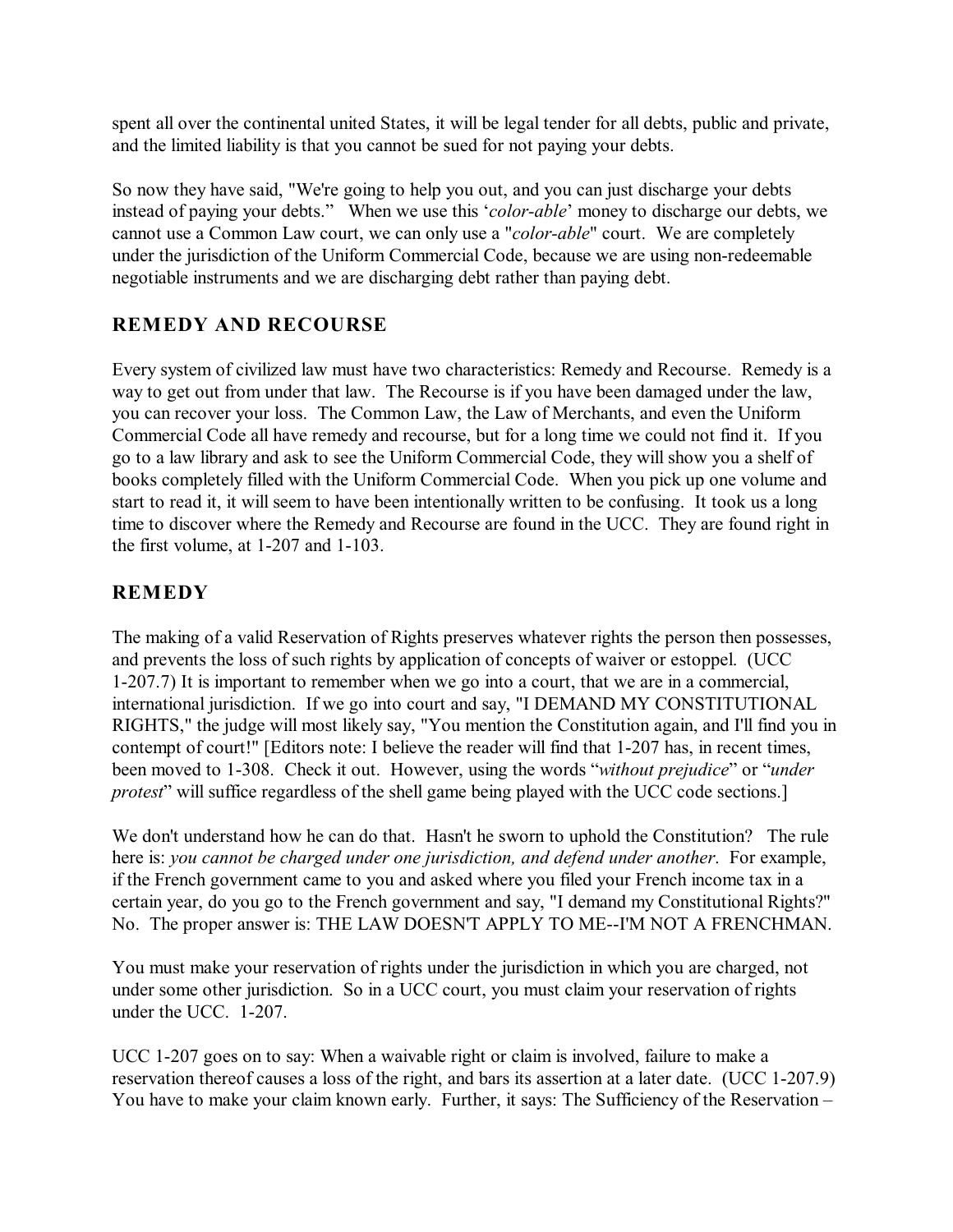Any expression indicating an intention to reserve rights, is sufficient, such as "without prejudice".

(UCC 1-207.4) Whenever you sign any legal paper that deals with Federal Reserve Notes in any way, shape or manner, under your signature write: Without Prejudice UCC 1-207. This reserves your rights. You can show, at 1-207.4, that you have sufficiently reserved your rights.

It is very important to understand just what this means. For example, one man who used this in regard to a traffic ticket was asked by the judge just what he meant by writing 'without prejudice UCC 1-207' on his statement to the court. [Unfortunately] He had not tried to understand the concepts involved. He only wanted to use it to get out of the ticket. He did not know what it meant. When the judge asked him what he meant by signing in that way, he told the judge that he was not prejudiced against anyone.... The judge knew that the man had no idea what it meant, and he lost the case. *You must know what it means*.

#### **WITHOUT PREJUDICE UCC 1-207** — Now 1-308 (It was changed, look it up)

When you use "*without prejudice UCC 1-207*" in connection with your signature, you are saying: *I reserve my right not to be compelled to perform under any contract or commercial agreement that I did not enter knowingly, voluntarily and intentionally. And furthermore, I do not accept the liability of the compelled benefit of any unrevealed contract or commercial agreement.*

What is the compelled performance of an unrevealed commercial agreement? When you use Federal Reserve Notes instead of silver dollars, is it voluntary? No. There is no lawful money, so you have to use Federal Reserve Notes, [in doing so] you have to accept the benefit. The government has given you the benefit to discharge your debts with limited liability, and you don't have to pay your debts [you have no means to pay your debts with Federal Reserve Notes]. How nice they are! But if you did not reserve your rights under 1-207.7, you are compelled to accept the benefit, and are therefore obligated to obey every statute, ordinance and regulation of the government, at all levels of government--federal, state and local.

If you understand this, you will be able to explain it to the judge when he asks. And he will ask, so be prepared to explain it to the court. You will also need to understand UCC 1-103, the argument and recourse. If you want to understand this fully, go to a law library and photocopy these two sections from the UCC. It is important to get the Anderson edition. Some of the law libraries will only have the West Publishing version, and it is very difficult to understand. In Anderson, it is broken down with decimals into ten parts and, most importantly, it is written in plain English.

#### **RECOURSE**

The Recourse appears in the Uniform Commercial Code at 1-103.6, which says: The Code is complimentary to the Common Law, which remains in force, except where displaced by the code. A statute should be construed in harmony with the Common Law, unless there is a clear legislative intent to abrogate the Common Law.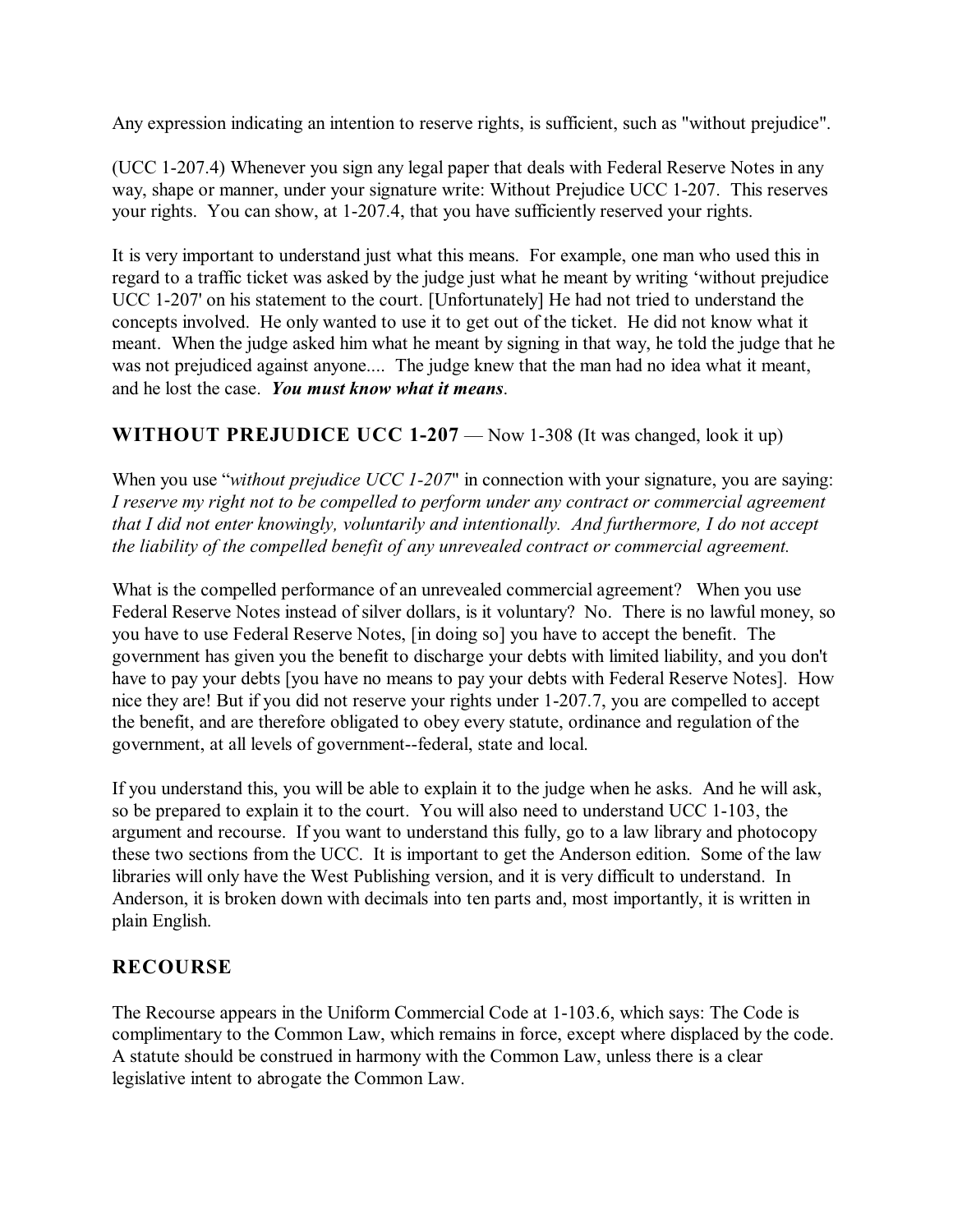This is the argument we use in court. The Code recognizes the Common Law. If it did not recognize the Common Law, the government would have had to admit that the United States is bankrupt, and is completely owned by its creditors. But, it is not expedient to admit this, so the Code was written so as not to abolish the Common Law entirely. Therefore, if you have made a sufficient, timely, and explicit reservation of your rights at 1-207, you may then insist that the statutes be construed in harmony with the Common Law.

If the charge is a traffic ticket, you may demand that the court produce the injured person who has filed a verified complaint. If, for example, you were charged with failure to buckle your seatbelt, you may ask the court who was injured as a result of your failure to 'buckle up.' However, if the judge won't listen to you and just moves ahead with the case, then you will want to read to him the last sentence of 1-103.6, which states: The Code cannot be read to preclude a Common Law action. Tell the judge:

*Your Honor, I can sue you under the Common Law, for violating my right under the Uniform Commercial Code. I have a remedy, under the UCC, to reserve my rights under the Common Law. I have exercised the remedy, and now you must construe this statute in harmony with the Common Law. To be in harmony with the Common Law, you must come forth with the damaged party.* 

If the judge insists on proceeding with the case, just act confused and ask this question:

*Let me see if I understand, Your Honor. Has this court made a legal determination that the sections 1-207 and 1-103 of the Uniform Commercial Code, which is the system of law you are operating under, are not valid law before this court?* 

Now the judge is in a jamb! How can the court throw out one part of the Code and uphold another? If he answers, "yes", then you say:

*I put this court on notice that I am appealing your legal determination.*

Of course, the higher court will uphold the Code on appeal. The judge knows this, so once again you have boxed him into a corner.

# **PRACTICAL APPLICATION--TRAFFIC COURT**

Just so we can understand how this whole process works, let us look at a court situation such as a traffic violation. Assume you ran through a yellow light and a policeman gave you a traffic ticket.

1. The first thing you want to do is to delay the action at least three weeks. This you can do by being pleasant and cooperative with the officer. Explain to him that you are very busy and ask if he could please set your court appearance for about three weeks away. (At this point we need to remember the government's trick: *I'm from the government, I'm here to help you.* Now we want to use this approach with them.)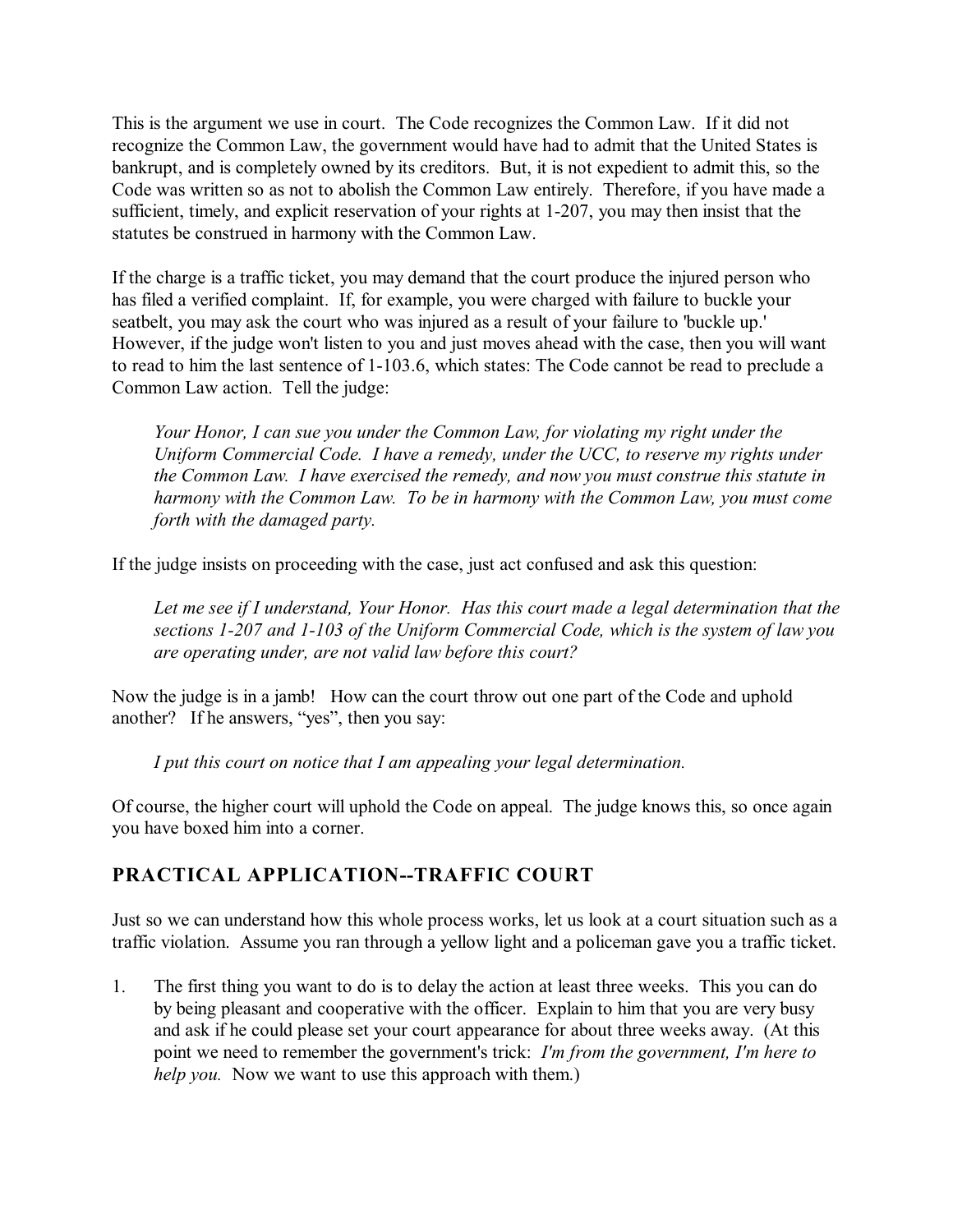2. The next step is to go to the clerk of the traffic court and say, I believe it would be helpful if I talk to you, because I want to save the government some money (this will gets his attention). I am undoubtedly going to appeal this case. As you know, in an appeal, I have to have a transcript, but the traffic court doesn't have a court reporter. It would be a waste of taxpayer's money to run me through this court and then to have to give me a trial de novo in a court of record. I do need a transcript for appealing, and to save the government some money, maybe you could schedule me to appear in a *court of record*.

You can show the date on the ticket and the clerk will usually agree that there is plenty of time to schedule your trial for a court of record. Now your first appearance is in a court of record and not in a traffic court, where there is no record. When you get into court there will be a court reporter there who records every word the judge speaks, so the judge is much more careful in a court of record. You will be in a much better situation there than in a traffic court. If there is no record, the judge can say whatever he wants, he can call you all sorts of names and tell you that you have no rights, and so on, then deny it all later.

- 3. When you get into court, the judge will read the charges: driving through a yellow light, or whatever, and this is a violation of ordinance XYZ. He will ask, *"Do you understand the charge against you?"*
- 4. Well, Your Honor, there is a question I would like to ask before I can make a plea of innocent or guilty. I think it could be answered if I could put the officer on the stand for a moment and ask him a few short questions. Judge: "I don't see why not. Let's swear the officer in and have him take the stand."
- 5. Is this the instrument that you gave me? (handing him the traffic citation)
	- a. Officer: "Yes, this is a copy of it." The judge has the other portion of it.
	- b. Where did you get my address that you wrote on that citation?
	- c. Officer: Well, I got it from your driver's license.
	- d. (Handing the officer your driver's license) Is this the document you copied my name and address from?
	- e. Officer: Yes, this is where I got it.'
	- f. While you've got that in your hand, would you read the signature that's on that license?
	- g. (The officer reads the signature).
	- h. While you're there, would you read into the record what it says under the signature?
	- i. Officer: -It says, "Without prejudice, UCC 1-207.''
	- j. Judge: Let me see that license! (He looks at it and turns to the officer) *You didn't notice this printing under the signature on this license, when you copied his name and address onto the ticket?*
	- k. Officer:  $-$  Oh, no. I was just getting the address  $-$  I didn't look down there.
	- l. Judge: You're not very observant as an officer. Therefore, I'm afraid I cannot accept your testimony in regards to the facts of this case. This case is dismissed.
- 6. In this case, the Judge found a convenient way out, he could say that the officer was not observant enough to be a reliable witness. He did not want to admit the real nature of the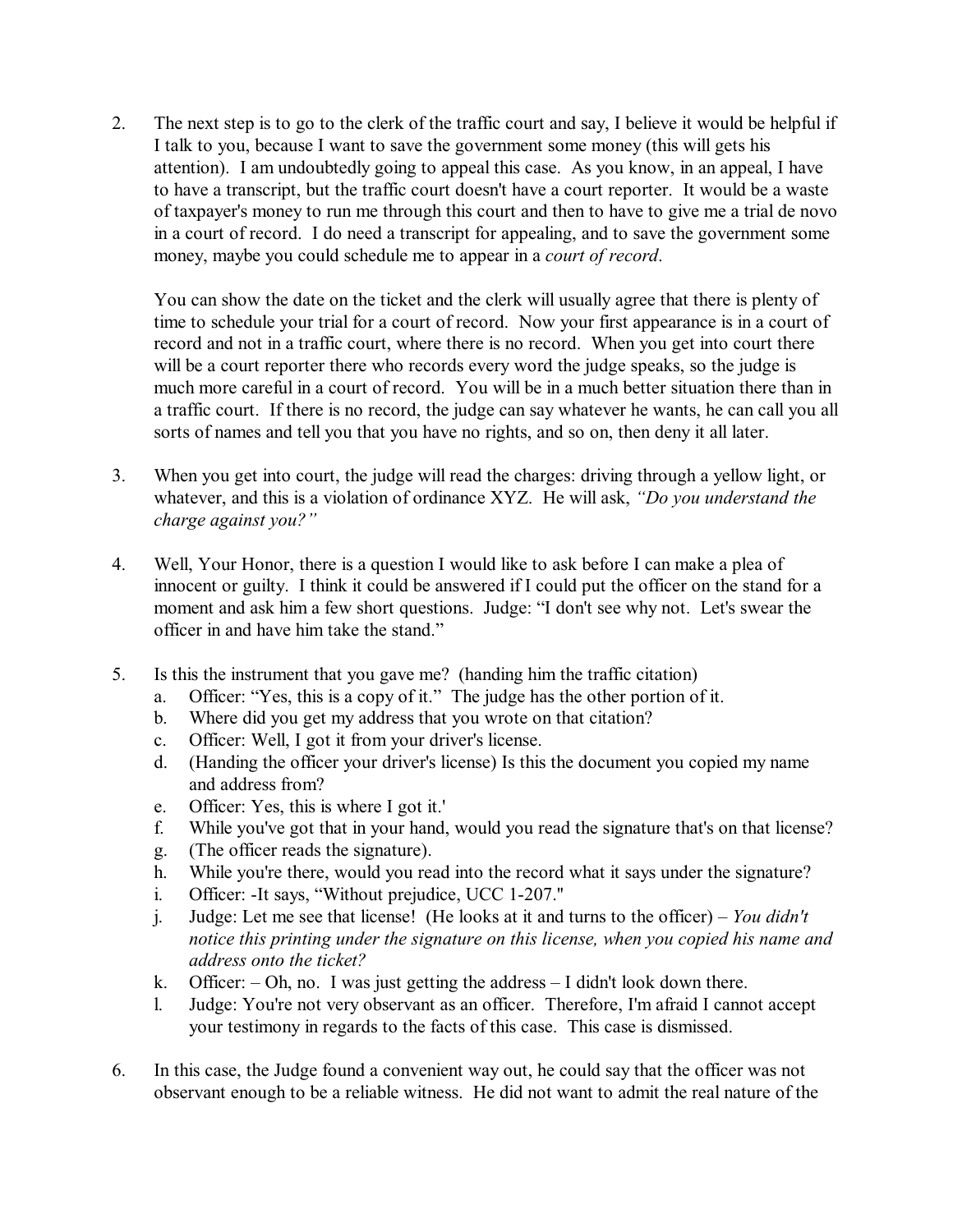jurisdiction of his court. Once it was in the record that you had written *"Without prejudice UCC 1-207"* on your license, the judge knew that he would have to admit that: You had reserved your Common Law rights under the UCC;

- a. You had done it sufficiently by writing 'Without prejudice' UCC 1-207 on your driver's license;
- b. The statute would now have to be read in harmony with the Common Law, and the Common Law says the statute exists, but there is no injured party; and
- c. Since there is no injured party or complaining witness, the court has no jurisdiction under the Common Law.
- 7. If the judge tries to move ahead and try the facts of the case, then you will want to ask him the following question: Your Honor, let me understand this correctly: has this court made a legal determination that it has authority under the jurisdiction that it is operating under, to ignore two sections of the Uniform Commercial Code which have been called to its attention? If he says yes, tell him that you put the court on notice that you will appeal that legal determination, and that if you are damaged by his actions, you will sue him in a common law action, under the jurisdiction of the UCC. This will work just as well with the Internal Revenue Service. In fact, we can use the UCC with the IRS before we get to court.

# **USING THE CODE WITH THE IRS**

If the IRS sends you a Notice of Deficiency, this is called a *presentment* in the Uniform Commercial Code. A *presentment* in the UCC is very similar to the Common Law. First we must understand just how this works in the Common Law. Suppose I get a man's name from a phone book, someone I have never met. And I send him a bill or invoice on nice letterhead which says:

*"For services rendered: \$10,000.00."*

I then send this by Certified Mail to him at the address taken from the phone book. The man has to sign for it before he can open it, so I get a receipt that he received it. When he opens it, he finds an invoice for \$10,000 and the following statement:

*"If you have any questions concerning this bill or the services rendered, you have thirty days to make your questions or objections known."*

Of course, he has never heard of me, so he just throws the bill away and assumes that I'm confused or crazy. At the end of thirty days, I go to court and get a default judgment against him. He received a bill for \$10,000, was given thirty days to respond. He failed to object to it or ask any questions about it. Now he has defaulted on the bill and I can lawfully collect the \$10,000. That's Common Law.

The UCC works on the same principle. The minute you get a Notice of Deficiency from the IRS, you return it immediately with a letter that says:

*"The presentment above is dishonored. [your name] has reserved all of his/her rights*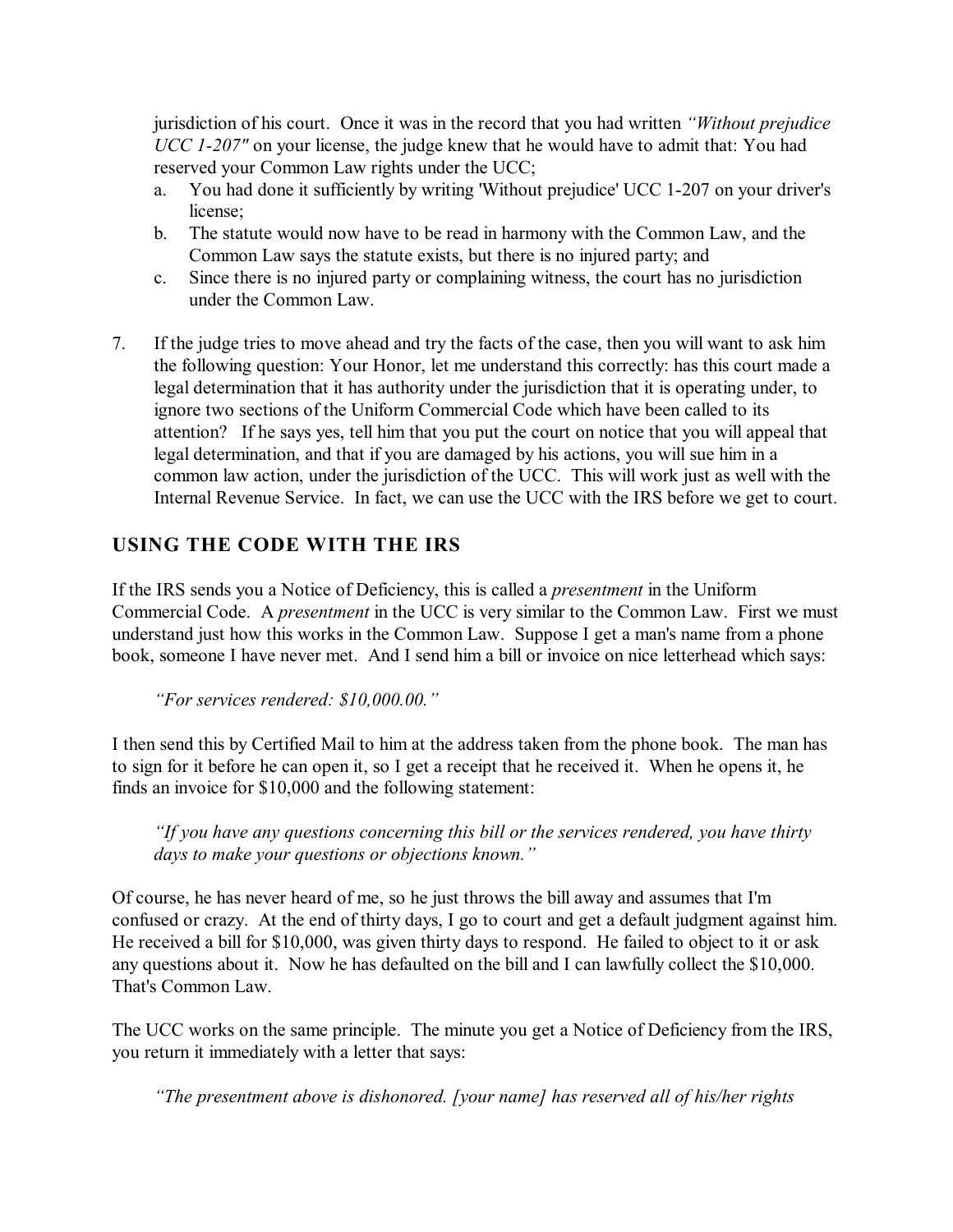*under the Uniform Commercial Code at UCC 1-207."*

This should be all that is necessary, as there is nothing more that they can do. In fact, I recently helped someone in Arizona who received a Notice of Deficiency. The man sent a letter such as this, dishonoring the 'presentment.' The IRS wrote back that they could not make a determination at that office, but were turning it over to the Collections Department. A letter was attached from the Collections Department which said they were sorry for the inconvenience they had caused him and that the Notice of Deficiency had been withdrawn. So you can see that if it is handled properly, these things are easily resolved.

# **IMPENDING BANKRUPTCY**

On my way here, I had a chance to visit with the Governor of Wyoming. He is very concerned that if he runs for office this November, that there won't be a State of Wyoming at the end of four years. He believes that the International Bankers might foreclose on the nation and officially admit that they own the whole world. They could round up everybody in the state capitol building, put them in an internment camp and hold them indefinitely. They may give them a trial, or they may not. They will do whatever they want. As I explained earlier, it has not been expedient to foreclose on the nation until they could get everything ready. This is where the Federal Emergency Management Agency comes in. It has been put in place without anyone really noticing it.

### **FEMA**

FEMA, or the Federal Emergency Management Agency has been designed for when America is officially declared bankrupt, which would be a national emergency. In a national emergency, all Constitutional Rights and all law that previously existed, would be suspended. FEMA has created large concentration camps where they would put anyone who might cause trouble for the orderly plan and process of the new regime to take over the nation. Even a governor could be thrown into one of these internment camps, and kept there indefinitely.

This is all in place now, and they are just waiting to declare a national emergency. Then even state governments could be dissolved. Anybody who might oppose the new regime could be imprisoned until a new set of laws could be written and a new government set up. The Governor knows all this, and he is very concerned. He doesn't want to be in office when all this happens. I visited with him and I told him that there are certain actions we should take right now. I think we should consider the fact that, according to the Uniform Commercial Code, Wyoming is an accommodation party to the national debt. To under-stand [comprehend] this we must realize that there are two separate entities known as the United States.

# **THE ROTHSCHILD INFLUENCE**

When America was founded, the Rothschild's were very unhappy because it was founded on the Common Law. The Common Law is based on substance, and this substance is mentioned in the Constitution as gold or silver. America is a Constitutional Republic, that is a union of the [several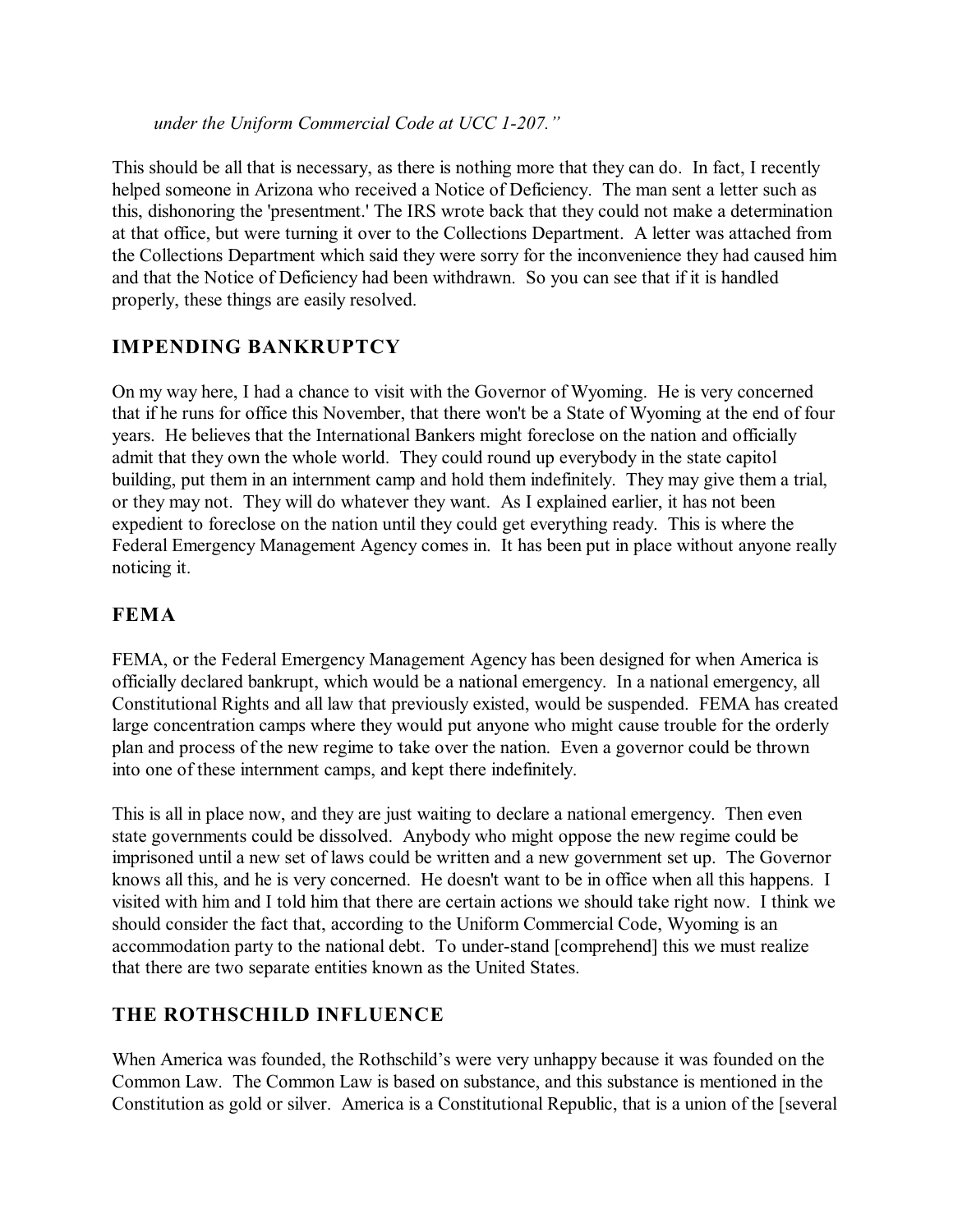independent nation] States under the Constitution. When Congress was working for the Republic, the only thing it could borrow was gold or silver, and the Rothschild banks did not loan gold or silver. Naturally, they did not like this new government. The Rothschild's had a deal with the King of England. He would borrow paper and agree to repay in gold. But these united States [of America], with their Constitution, were an obstacle to them, and it was much to the Rothschild's advantage to get the colonies back under the King. So the Rothschild's financed the War of 1812 to bring America back under England. Of course, that didn't work, so they had to find another way.

### **THE FLAW IN THE CONSTITUTION: TWO NATIONS IN ONE**

It was around the time of the American Civil War that they discovered a flaw in the Constitution. The flaw was Article I, Section 8, Clause 17. Remember that there are two nations called "United States." What is a nation? See if you would agree to this definition: Whenever you have a governing body, having a prescribed territory containing a body of people. Is that a nation? Yes. We have a governing body in the Republic, the three branch government. There are the legislative, the executive and the judicial branches, with a constitution. There is a prescribed territory containing a body of people. This is a Constitutional Republic.

But, Article I, Section 8, Clause 17 gave Congress, which is the legislative branch of the three branch government, exclusive rule over a given territory known as the District of Columbia, containing a body of people. Here we have a nation within a nation. This is a legislative democracy within a Constitutional Republic.

When Congress was a part of the Constitutional Republic, it had the obligation of providing a medium of exchange for us. Its duty was to coin gold or silver. Anyone who had a piece of gold or silver could bring it in and have it freely minted into coin. This was the medium of exchange for the Republic. But, in the Legislative Democracy (over Washington D. C.), Congress is not limited [constrained] by the Constitution.

Congress has exclusive [legislative authority] rule over *the District* of Columbia. The legislators can make the [any] law by a majority vote, that makes it a democracy. They have the authority to have administrative agents to enforce their own law, and they have courts in the legislative branch of government to try [matters of] their own law. Here we have the legislature making the law, enforcing the law and trying the law, all within the one branch of government. This is a one branch government within a three branch government. Under the three branch government, the congress passes law which has to be in harmony with the Constitution, the executive enforces the law passed by the congress, and the judiciary tries the law, pursuant to the Constitution.

THE THREE BRANCH CONSTITUTIONAL REPUBLIC and the ONE BRANCH LEGISLATIVE DEMOCRACY are both called THE UNITED STATES. One is the federal United States [legislative democracy}, and the other is the continental united States [republic of].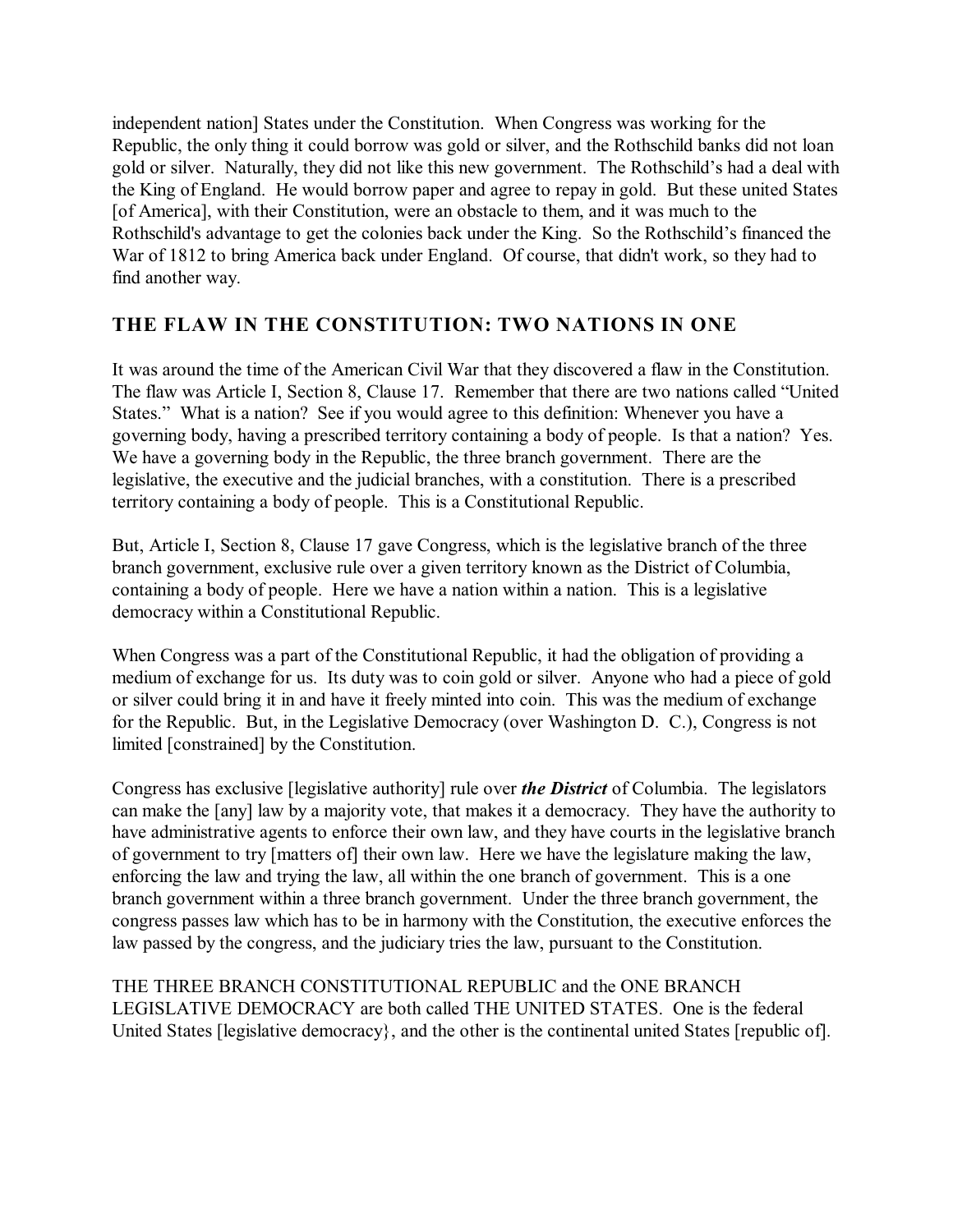# **ARE YOU A UNITED STATES CITIZEN?**

If you say that you are a United States citizen, to which United States are you referring? Anyone who lives in the District of Columbia is a United States citizen. The remaining population in the fifty states is the national citizenry of the nation [republic]. We are domiciled in various sovereign states, protected by the constitutions of those states from any direct rule of Congress over us.

In the [legislative] democracy [of *the District*], anyone who lives in those states known as Washington D.C., Guam, Puerto Rico, or any of the other federally held *territories* is a citizen of *the United States* [D.C.].

[Therefore] We must be careful with our choice of words, we **are not** citizens of *the United States*. We **are not** subject to Congress. Congress has exclusive [legislative authority] rule over a given territory [legislative democracy of *the District*], and we are not part of that territory.

Where did Congress get the authority to write the Internal Revenue Code? It is found in Article I, Section 8, Clause 17 of the Constitution. To pass that law, they only needed a majority vote. There is no other way that they could pass laws directly affecting individuals. Title 26, the Internal Revenue Code, was passed as law for another nation [jurisdiction] (remembering our definition of 'nation), but Title 26 is not consistent with the Bill of Rights. If you try to fight the IRS, you have no rights. The [internal revenue nor UCC] Code does not give you any of your constitutional rights. It simply says:

#### *You failed to file an income tax form, you failed to perform in some specific manner*.

Remember, under the Common Law, you are free to do whatever you want as long as you do not infringe upon the life, liberty or property of anyone else. If you do not want to perform, you don't have to. The only way you can be compelled to perform under the Constitution in the continental united States [continental = republic of], is if you have entered a contract. But if you are not under a contract you cannot be compelled to perform.

How can you be compelled to file an income tax form, or any form? When Congress works for the Republic, every law it passes must be in harmony with the Constitution and the Bill of Rights, but when Congress works for the Legislative Democracy, any law it passes becomes the law of the land (remember, Congress has exclusive legislative control over federal territory).

If you are charged with Willful failure to file an income tax 1040 form, that is a law for a different nation. You are a *non-resident alien* [a status identified in IRS code] to that nation. [Editors note: Be careful here. If you have signed, under penalty of perjury, an application for Social Security, you have probably declared your satus to be a *U. S. citizen*, which is to say a citizen of the *legislative democracy* of *the District*. As I comprehend the status of *non-resident alien*, such an individual has no contractual obligation to the federal government, i.e., *the District*.] It is a foreign corporation to you [the non-resident alien]. It is not the Republic of the continental united States coming after you, it is a foreign nation, a legislative democracy of a foreign nation coming after you.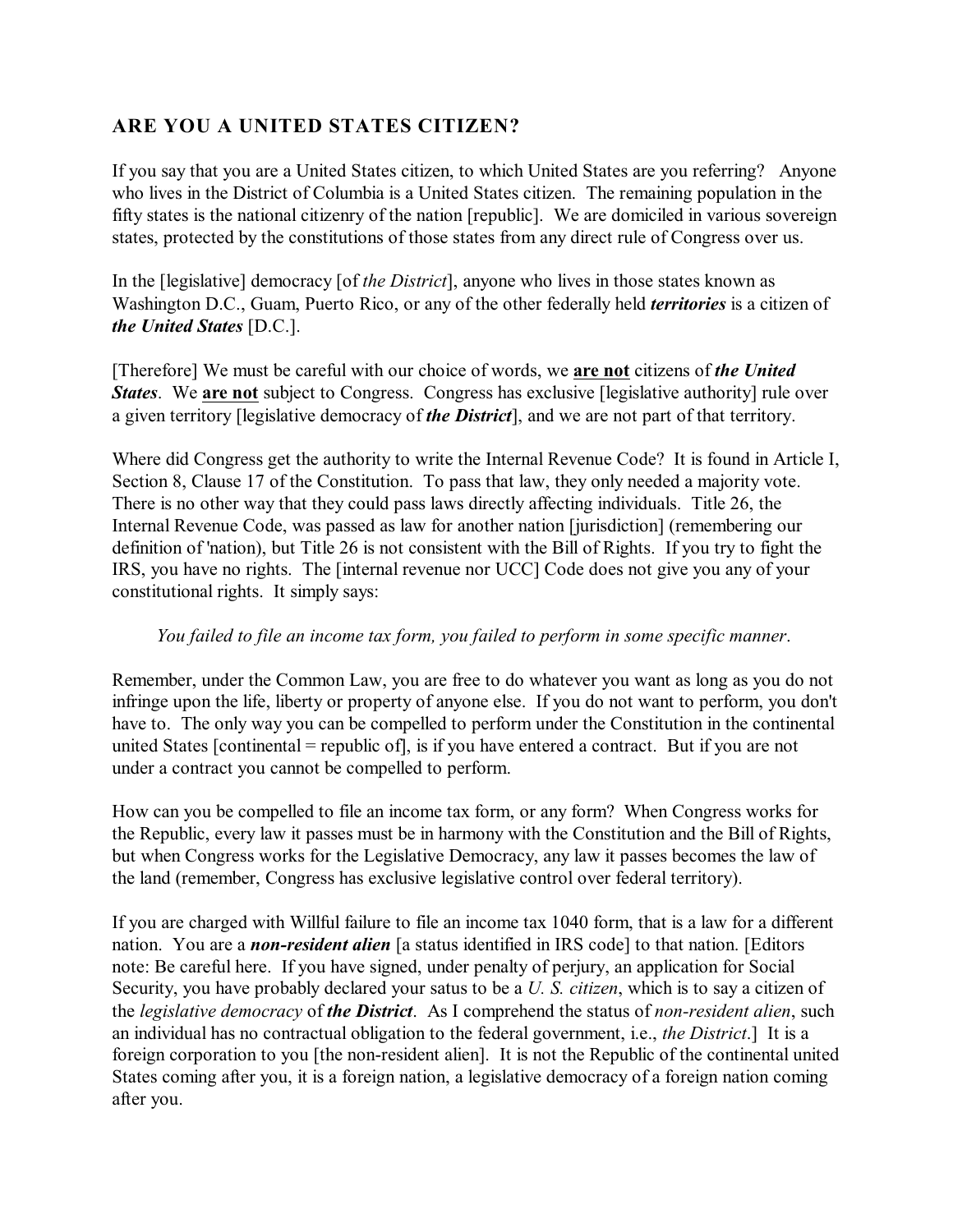If you get a Notice of Deficiency from the IRS, it is a presentment from the federal [and corporate] United States [not the republic of the united States of America], and then you can use the UCC to dishonor it, and you can also mention that you are among the national citizenry of continental united States, and you are a non-resident alien to the federal United States. You never lived in a federal territory and never had any income from the federal United States. Furthermore, you cannot be required to file or pay taxes under the compelled benefit of using the Federal Reserve Notes, because you have reserved your rights under the Common Law through the Uniform Commercial Code at 1-207. [He's saying that if you've reserved your rights by signing government documents "without prejudice UCC 1-207" then you can take these actions and make these claims."]

### **ORIGINAL INTENT OF THE FOUNDERS**

The Founding Fathers would never have created a government that was going to boss them around! There were 13 sovereign [independent nation] States. They were nations, and they joined together for protection from foreign enemies. They provided a means by which the union of the sovereign states could fend off foreign enemies. But they never gave the congress of the federal United States direct rule over any citizen of any state. They were not going to be ordered around by the government they set up.

#### **FEDERAL REGIONS**

The supreme Court has declared that Congress can rule what Congress creates. Congress did not create the States, but Congress did create federal regions. So Congress can rule the federal regions, but Congress cannot rule the [Union] States. How have we been tricked into federal regions?

# **THE ZIP CODE TRICK**

Remember how the government always comes to us and says, *"I'm from the government and I'm here to help you."* The government went out into the various states and said, "We don't want you to have to go to all that trouble of writing three or four letters to abbreviate the name of the state, such as Ariz. for Arizona [or Calif. for California]. Just write AZ [or CA] instead of Ariz. [or Calif.]. Or you can just write WY for Wyoming instead of Wyo.

So all of the states of the union have got a new two-letter abbreviation [to help us]. Even a state such as Rhode Island has a new abbreviation. It is RI, instead of R.I. They have just left off the periods. When we use a two-letter state abbreviation, we are compelled to use a zip code, because there are so many states, for example, which start with M. ME is Maine, MI is Michigan. How many people dot every 'i', or make an 'i' that looks like an 'e'? With MA, MO, MN, MS, etc., and some sloppy writing, and you could not tell one from another. So, we have to use the zip code in order to tell them apart. But if you wrote Mich., or Minn., or Miss., there would be no real problem telling which state it was. There is no harm in using the zip code, if you lawfully identify your state. [*Lawfully* does not mean *legally*. Lawfully would mean California or Calif. whereas legally would be CA]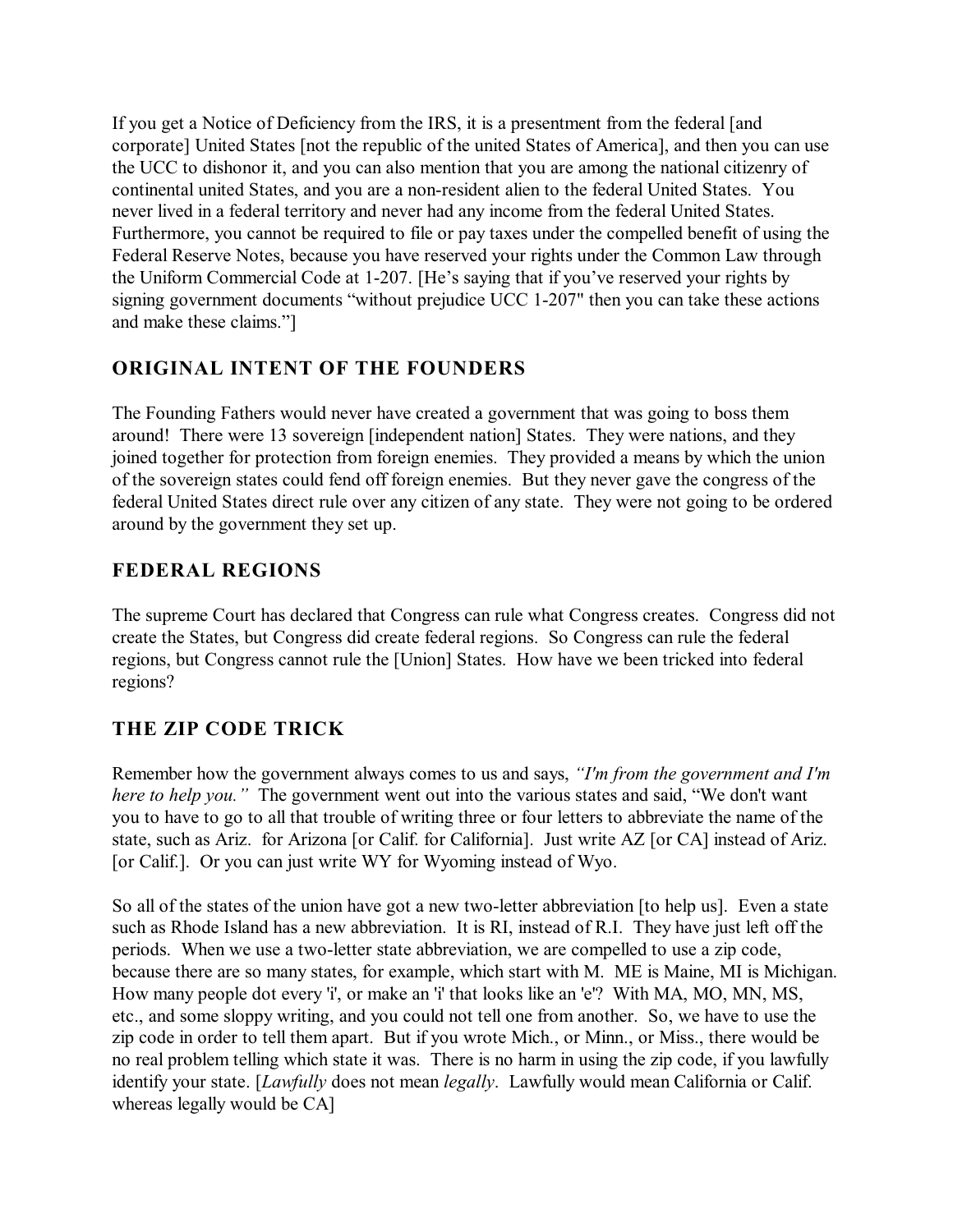I found out that no state legislature has met to lawfully change the abbreviation of the state from the old abbreviation to the new. Therefore, if you do not use the lawful abbreviation for your state, but use the shorter new abbreviation, you have to use the zip code. Look on page 11 of the Zip Code Directory, and it will tell you that the first digit of your zip code is the federal region in which you reside. If you use AZ for Arizona, you cannot use the state constitution to protect you because you did not identify your state [instead you have identified a federal territory]. You used the zip code, which identifies which federal region you live in. And Congress may [exercise exclusive legislative authority] rule directly [over] federal regions, but it cannot [the same] rule [over] the citizens of any [Union] state.

### **ACCOMMODATION PARTY**

Let's look at how the states have become the *accommodation party* to the national debt. There are many people I have talked to, including the Governor, who are very concerned about this, and who know that it could happen very soon. If America is [openly] declared a bankrupt nation , it will be a national emergency. The Federal Emergency Management Agency will take over, and anyone who opposes the new government of the creditors can be sent to a detention camp in Alaska. We will have no rights whatsoever.

They have already set up prison camps [read concentration camps] with work camps nearby so the people can be used for slave labor. It could be the governors, legislators, and other leaders who would be hauled away to Alaska, while the people now disenfranchised from power would likely be chosen to run the new government. This could all happen very soon, as the national debt is so large as to be unpayable.

Even the interest on the debt is virtually unpayable. As I explained, the national debt, more than three trillion dollars [now over 14-trillion and increasing \$100,000 every 5-seconds] is not owed by the Continental united States [republic of]. It is the federal United States that had authority to borrow bank credit. When Congress worked for Continental united States, it could only borrow gold or silver, so the [current] national debt was borrowed in the name of the federal United States.

The federal United states has been bankrupt since 1938, but the federal United States had to trap the [Union] States into assuming the debt obligation of the federal debt. In the Uniform Commercial Code, we find the term, '*accommodation party*.' How did the states become the 'accommodation party' to the federal debt? The federal government, through our money system, made the states deal in Federal Reserve Notes, which means that everything the states do is 'colorable.' Under the 'colorable' jurisdiction of the Uniform Commercial Code, all of the states are the accommodation party to the federal debt. Now the concern is to find out how we can get out of this situation. I told the Governor that in the Common Law and the Law of Merchants, that's the International Law Merchant, there is a term called no-interest contract. A no-interest contract is void and unenforceable. What is a no-interest contract?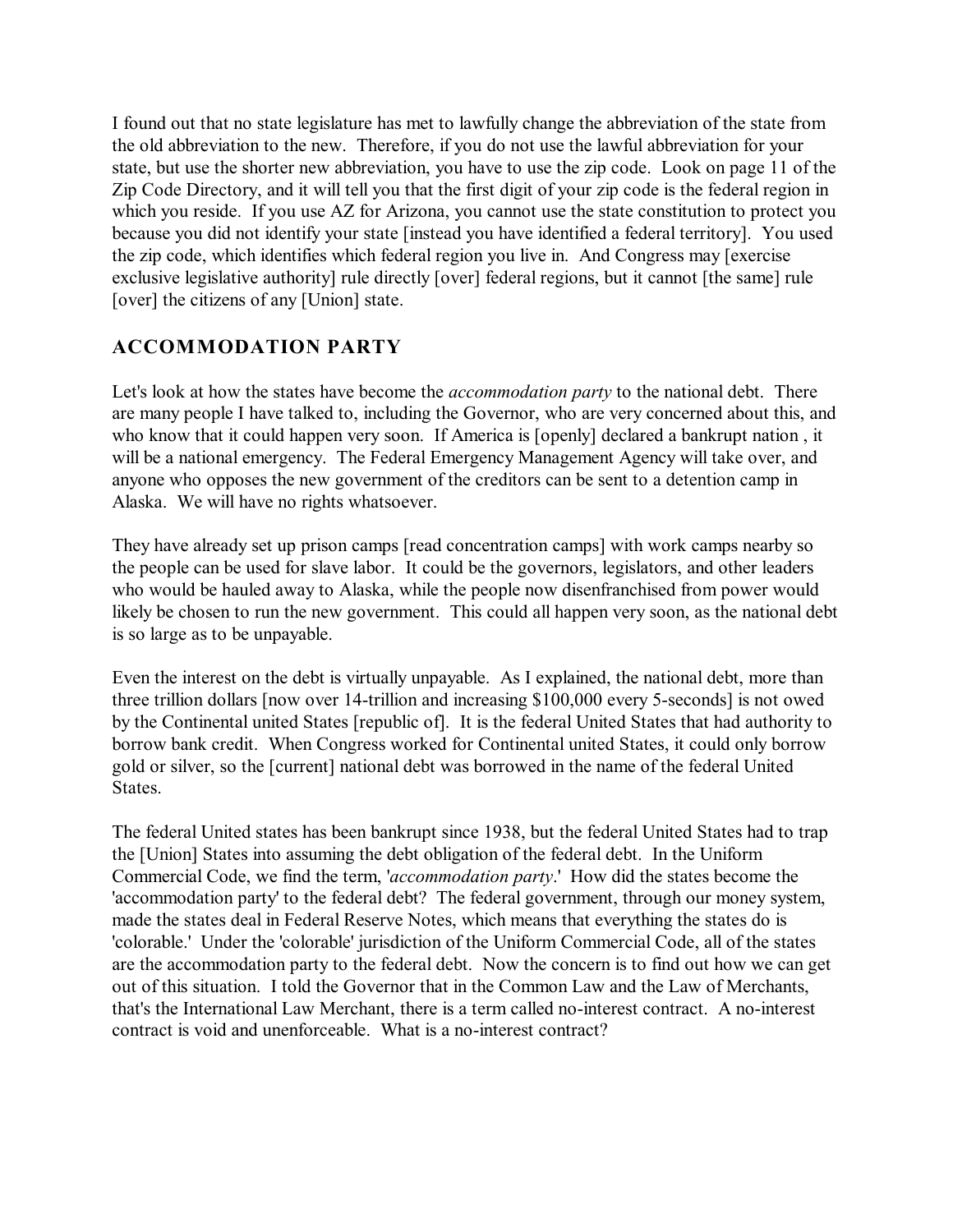# **NO-INTEREST CONTRACT**

If I were to insure a house that did not belong to me, that would be a no-interest contract. I would just want the house to burn down. I would pay a small premium, perhaps a few hundred dollars, and insure it for 80,000 dollars against fire. Then I would be waiting for it to burn so I could trade my small premium for \$80,000. Under the Common Law and under international law of the Law Merchant, that is called a no-interest contract, and it is void and unenforceable in any court.

### **UNCONSCIONABLE CONTRACTS**

In the Uniform Commercial Code, no-interest contracts are called unconscionable contracts. The section on unconscionable contracts covers more than forty pages in the Anderson Code. The federal United States has involved the states as the accommodation party to the federal debt, and I believe we could prove this to be an unconscionable contract. We should get some litigation into the courts before the government declares a national emergency, claiming that this state has no lawful responsibility for the national debt (of the federal United States), because it became an accommodation party to this debt through an unconscionable contract. If we have this litigation before the courts under International Law when the nation is declared bankrupt, the creditors would have to settle this matter first, and it would delay them. They would want the new government to appear to be legitimate, so they could not just move right in and take over the state, because it would be in an International Court. This is very important at this time.

#### **QUESTIONS AND REVIEW**

Note: These are some of the questions asked after the main lecture. Some are restatements of material presented earlier, but they contain very valuable information which is worth repeating.

# **COURTROOM TECHNIQUES**

Question: How did you -*box in* the Judge?

Here's the answer: This is easy to do if you don't know too much. I didn't know too much, but I boxed them in. You must play a little dumb. If you are arrested and you go into court, just remember that in a criminal action, you have to understand the law or it is a reversible error for the court to try you. If you don't understand the law, they can't try you. In any traffic case or tax case you are called into court and the judge reads the law and then asks:

| Judge      | Do you understand the charges?                                                                                                                                                                                                                                   |
|------------|------------------------------------------------------------------------------------------------------------------------------------------------------------------------------------------------------------------------------------------------------------------|
| Defendant: | No, Your Honor, I do not.                                                                                                                                                                                                                                        |
| Judge:     | Well, what's so difficult about that charge? Either you drove the wrong way on a<br>one-way street or you didn't. You can only go one way on that street, and if you<br>go the other way it's a fifty dollar fine. What's so difficult about this that you don't |
|            | understand?                                                                                                                                                                                                                                                      |
| Defendant: | Well, Your Honor, it's not the letter of the law, but rather the nature of the law                                                                                                                                                                               |

that I don't understand. The Sixth Amendment of the Constitution gives me the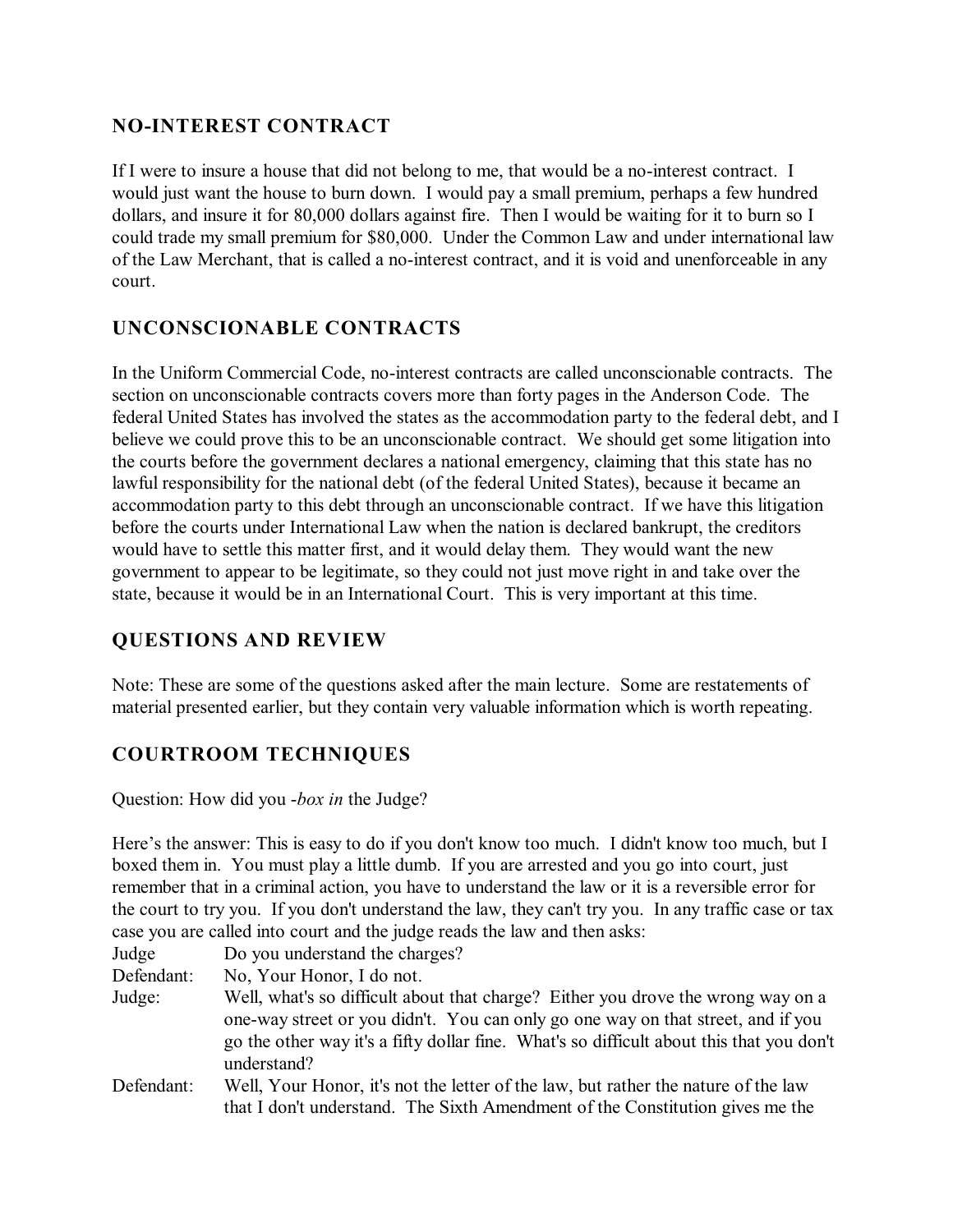right to request the court to explain the nature of any action against me, and upon my request, the court has the duty to answer. I have a question about the nature of this action.

Judge: Well, what is that--what do you want to know?

*Always ask them some easy questions first, as this establishes that they are answering. You asking as...*

- Defendant: Well, Your Honor, is this a Civil or a Criminal Action?
- Judge: It is criminal. *[If it were a civil action there could be no fine, so it has to be criminal]*
- Defendant: Thank you, Your Honor, for telling me that. Then the record will show that this action against [your name] is a criminal action, is that right?
- Judge: Yes.

Defendant: I would like to ask another question about this criminal action. There are two criminal jurisdictions mentioned in the Constitution, one is under the Common Law, and the other deals with International Maritime Contracts, under an Admiralty Jurisdiction. Equity is Civil, and you said this is a Criminal action, so it seems it would have to be under either the Common Law, or Maritime Law. But what puzzles me, Your Honor, is that there is no corpus delecti here that gives this court a jurisdiction over my person and property under the Common Law. Therefore, it doesn't appear to me that this court is moving under the Common Law.

*Corpus delicti* (Latin: "body of crime") is a term from Western jurisprudence which refers to the principle that it must be proven that a crime has occurred before a person can be convicted of committing the crime. For example, a person cannot be tried for larceny unless it can be proven that property has been stolen. Likewise, in order for a person to be tried for arson it must be proven that a criminal act resulted in the burning of a property. Black's Law Dictionary (6th ed.) defines "corpus delicti" as: "the fact of a crime having been actually committed.

Judge: No, I can assure you this court is not moving under the Common Law. Defendant: Well, thank you, Your Honor, but now you make the charge against me even more difficult to understand. The only other criminal jurisdiction would apply only if there was an International Maritime Contract involved, [and further, that] I was a party to it, it had been breached, and the court was operating in an Admiralty Jurisdiction. I don't believe I have ever been under any International Maritime contract, so I would deny that one exists. I would have to demand that such a contract, if one does exist, be placed into evidence, so that I may contest it. But surely, this court is not operating under an Admiralty Jurisdiction.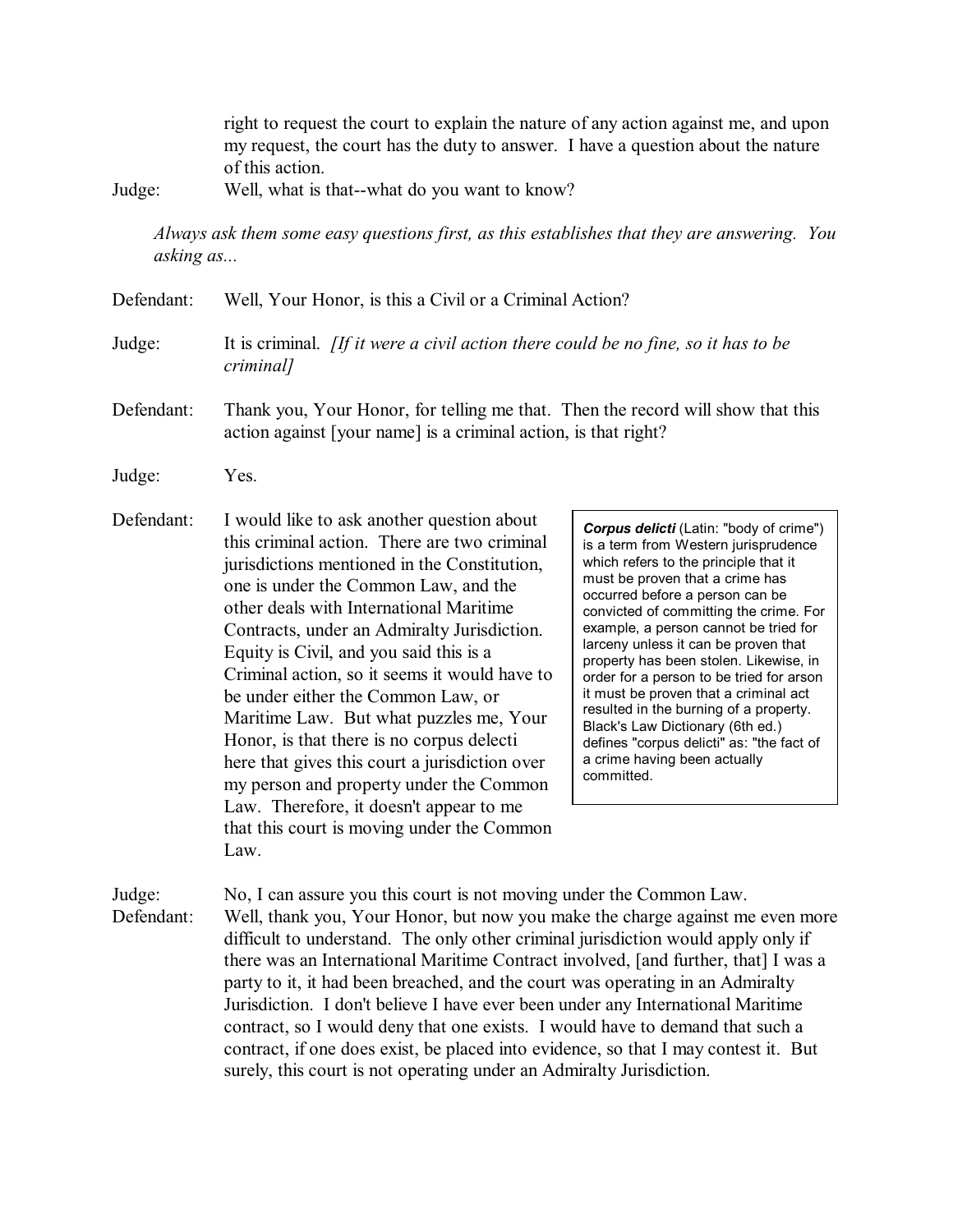*You just put the words in the judges mouth.*

- Judge: No, I can assure you, we're not operating under an Admiralty Jurisdiction. We're not out in the ocean somewhere – we're right here in the middle of the State of \_\_(any state)\_\_\_. No, this is not an Admiralty Jurisdiction.
- Defendant: Thank you Your Honor, but now I am more puzzled than ever. If this charge is not under the Common Law, or under Admiralty, and those are the only two criminal jurisdictions mentioned in the Constitution, what kind of jurisdiction could this court be operating under?

Judge: It's Statutory Jurisdiction.

- Defendant: Oh, thank you, Your Honor. I'm glad you told me that. But I have never heard of that jurisdiction. So, if I have to defend under that, I would need to have the Rules of Criminal Procedure for Statutory Jurisdiction. Can you tell me where I might find those rules? *[There are no rules for Statutory Jurisdiction, so the judge will get very angry at this point and say:]*
- Judge: If you want answers to questions like that, you get yourself a licensed attorney, I'm not allowed to practice law from the bench.
- Defendant: Oh, Your Honor, I don't think anyone would accuse you of practicing law from the bench if you just answer a few questions to explain to me nature of this action, so that I may defend myself.
- Judge: I told you before, I am not going to answer any more questions. Do you understand that? If you ask any more questions in regards to this, I'm going to find you in contempt of court! Now if you can't afford a licensed attorney, the court will provide you with one. But if you want those questions answered, you must get yourself a licensed attorney.
- Defendant: Thank you, Your Honor, but let me just see if I got this straight. Has this court made a legal determination that it has authority to conduct a criminal action against me, the accused, under a secret jurisdiction, the rules of which are known only to this court and licensed attorneys, thereby denying me the right to defend in my own person?

He has no answer for that. The judge will probably postpone the case and eventually just let it go. In this way, you can be as wise as a serpent and as harmless as a dove, but you mustn't go into court with a chip on you shoulder and [act] as a wolf in "black sheep" country. Remember Jesus' words, *"I send you out as sheep in wolf country, be wise as a serpent, and harmless as a dove."* Sheep do not attack wolves directly. Just be an innocent little lamb who just can't understand the charge, and remember, they can't try you criminally if you don't understand the charge. That would be automatically a reversible error on appeal.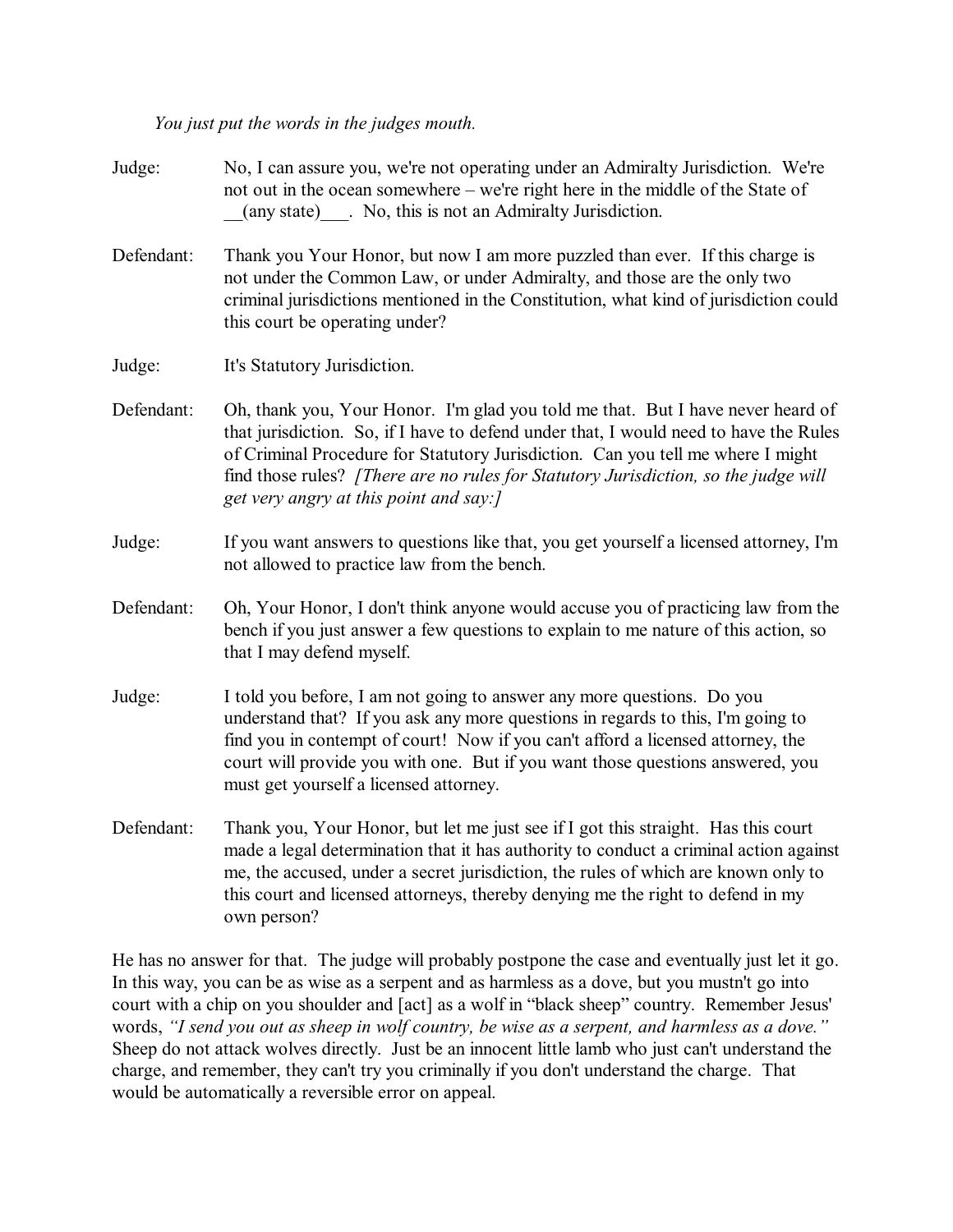# **THE SOCIAL SECURITY PROBLEM**

If I were a young man, 18 or 20 years old and just starting out in my first job, I would not want Social Security. With my signature on the application I would write, 'Without prejudice' UCC 1-207 (now UCC 1-308), and I would reserve my Common Law rights. But why wouldn't I want Social Security today? I got into the Social Security system in the 1930's, and I paid into it dollars that had good purchasing power. Now I'm getting a promised return in Federal Reserve Notes which have considerably less value. For example, in 1940, you could buy a deluxe Chevrolet for 800 dollars. With today's Federal Reserve Notes, that won't buy the rear fenders and trunk on a new Chevrolet. If I were a young man, I would not want to put Federal Reserve Notes into Social Security now, and get back something later like the German mark after World War I – when it took a billion to buy a loaf of bread. They will give you every Federal Reserve Note back that they promised you, but it might not buy anything.

#### **ASSURANCE**

Under the Uniform Commercial Code, you have the right in any agreement, to demand a guarantee of performance. So, don't go to them and say, "I want to rescind my Social Security number," or "I refuse to take it." Just take it easy and say, I would be happy to get a Social Security number and enter into this contract, but I have a little problem. How can I have assurance before I enter into this contract that the purchasing power of the Federal Reserve Notes I get back at the end of the contract will be as good as the ones that I pay in at the beginning?

They can't guarantee that, and you have a right under the UCC to assurance of performance under the contract. So tell them, "Well, I cannot enter this contract unless the government will guarantee to pay me at the end of the contract with the same value Federal Reserve Notes that I'm paying in. Both may be called Federal Reserve Notes, but you know that these Federal Reserve Notes don't hold their value. I want assurance on this contract that the Federal Reserve Notes that I get in my retirement will buy as much as the ones that I'm giving you now in my working years."

They can't make that guarantee. If they won't give you that guarantee, just say, -I'd be glad to sign this, but if you can't guarantee performance under the contract, I'm afraid I cannot enter the contract. Now, did you refuse or did they refuse? You can get the sections of the Uniform Commercial Code which grant the right to have assurance that the contract you have entered will be fulfilled properly, that the return will equal the investment, and you can reject the contract using the Code. Using their own system of law, you can show that they cannot make you get into a contract of that nature.

Just approach them innocently like a lamb. It is very important to be gentle and humble in all dealings with the government or the courts, never raise your voice or show anger. In the courtroom, always be polite, and build the judge up, call him 'Your Honor.' Give him all the 'honor' he wants. It does no good to be difficult, but rather to be cooperative and ask questions in a way that leads the judge to say the things which you need to have in the record.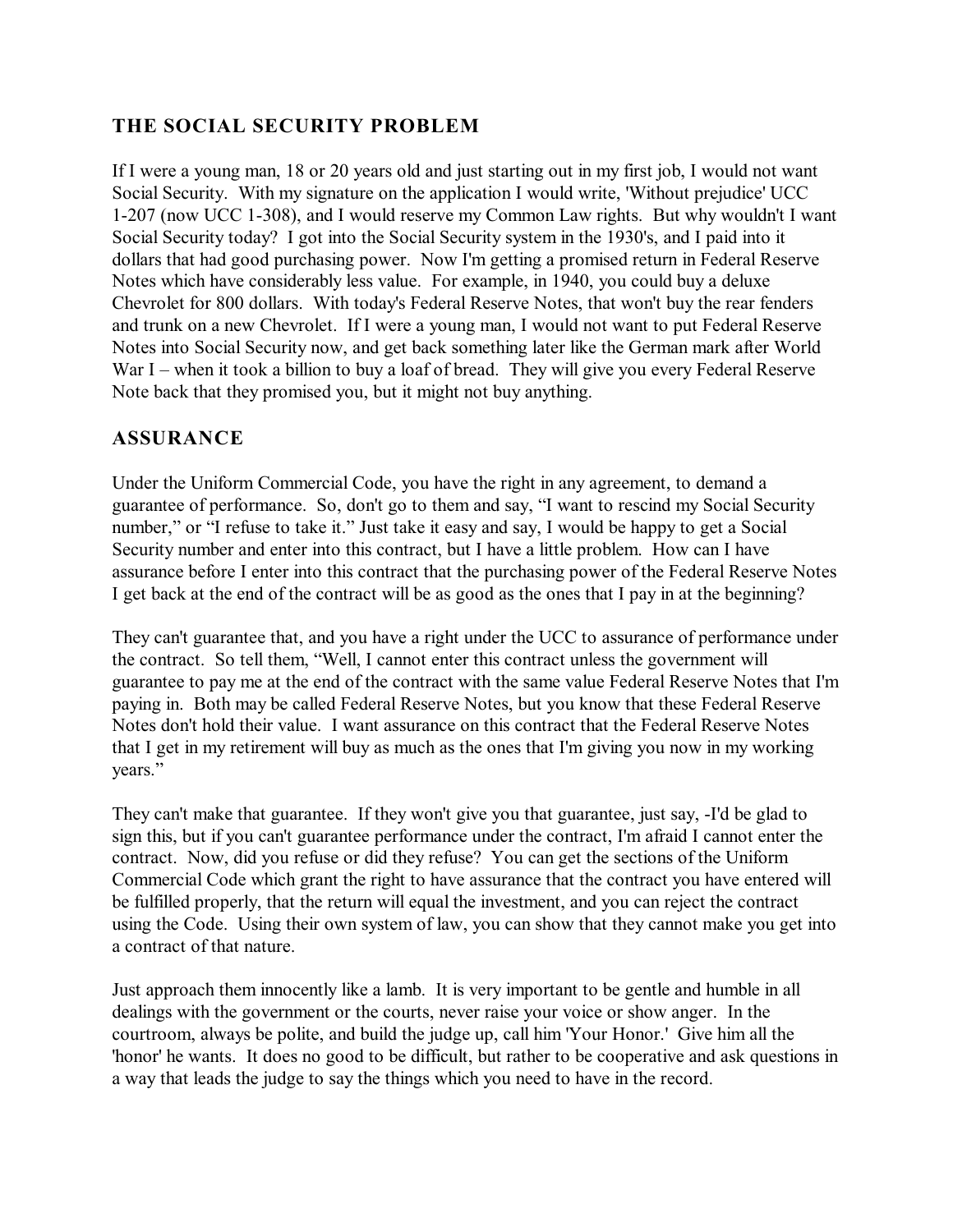## **THE COURT REPORTER**

In many courts, there will be a regular court reporter. He gets his job at the judges pleasure, so he doesn't want to displease the judge. The court reporter is sworn to give an accurate transcript of every word that is spoken in the courtroom. But if the judge makes a slip of the tongue, he turns to his court reporter and says, *"I think you had better leave that out of the transcript; just say it got a little too far ahead of you, and you couldn't quite get everything in."*

So this will be missing from the transcript. In one case, we brought a licensed court reporter with us and the judge got very angry and said, *"This court has a licensed court reporter right here, and the record of this court is this court reporter's record. No other court reporter's record means anything in this court."* We responded with, *"Of course, Your Honor, we're certainly glad to use your regular court reporter. But you know, Your Honor, sometimes things move so fast that a court reporter gets a little behind, and doesn't quite keep up with it all. Wouldn't it be nice if we had another licensed court reporter in the courtroom, just in case your court reporter got a little behind, so that we could fill in from this other court reporter's data. I'm sure, Your Honor, that you want an accurate transcript."* (I like to use the saying; give a bad dog a good name, and he'll live up to it!)

The judge went along with it, and from that moment on, he was very careful of what he said. These are little tricks to getting around in court. This is how to be wise as a serpent and harmless as a dove when we enter into a courtroom. There are others using the same information presented here who end up in jail, handcuffed and hit over the head, because they approach the situation with a chip on their shoulder. They try to tell the judge what the law is and that he is a no-good scoundrel and so on. Just be wise and harmless.

#### **UCC 1-207 REVIEW**

It is so important to know and understand the meaning of *Without prejudice UCC 1-207*, in connection with your signature, that we should go over this once more. It is very likely that a judge will ask you what it means. So please learn and understand this carefully.

The use of -'Without prejudice' UCC 1-207,' in connection with our signature indicates that we have reserved our Common Law right not to be compelled to perform under any contract that we did not enter into knowingly, voluntarily, and intentionally. And furthermore, we do not accept the liability associated with the compelled benefit of any un-revealed contract or commercial agreement.

Once you state that, it is all the judge needs to hear. Under the Common Law, a contract must be entered into knowingly, voluntarily and intentionally, by both parties, or it can be declared void and unenforceable. You are claiming the right not to be compelled to perform under any contract that you did not enter into knowingly, voluntarily and intentionally. And you do not accept the liability associated with the compelled benefit of any unrevealed contract or agreement.

The compelled benefit is the privilege to use Federal Reserve Notes to discharge your debts with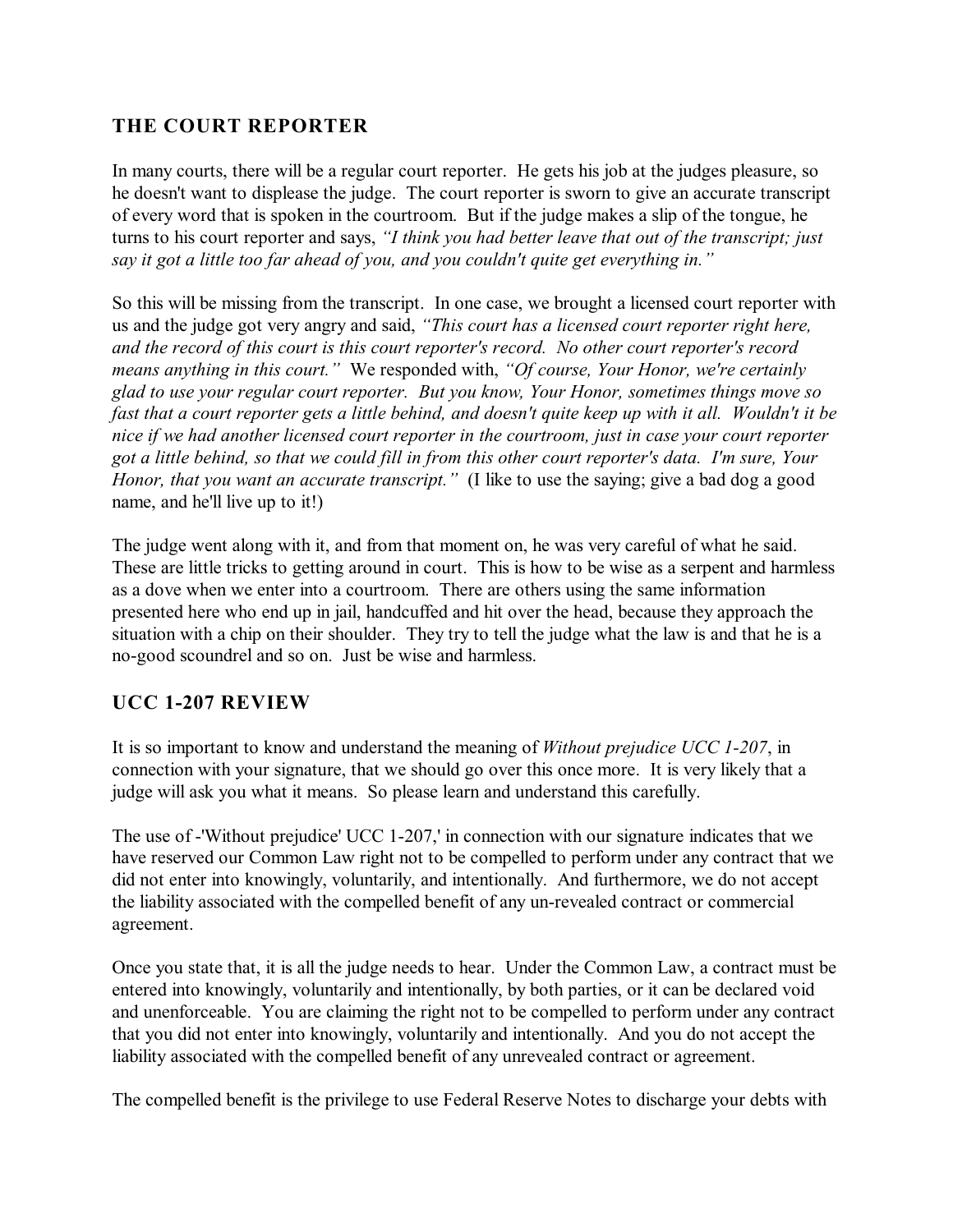limited liability rather than to pay your debts with silver coins. It is a compelled benefit, because there are no silver coins in circulation. You have to eat, and you can only buy food with the medium of exchange provided by the government. You are not allowed to print your own money, so you are compelled to use theirs. This is the compelled benefit of an unrevealed commercial agreement. If you have not made a valid, timely and explicit reservation of your rights under UCC 1-207, and you simply exercise this benefit rendered by government, you will be obligated, under an implied agreement, to obey every statute, ordinance and regulation passed by government, at all levels--federal, state and local.

### **IN CONCLUSION**

The editor of this transcript has taken great liberties in putting this to paper in a effort to make it readable and somewhat compact. He wishes to offer his gratitude to Howard Freeman for the opportunity to work with information so absolutely vital to our survival as dignified, un-enslaved human beings. He must also ask Mr. Freeman's forgiveness for any errors committed in getting this in print.

Its purpose, as stated in the Foreword, is to make this knowledge and wisdom available to as many people as will take the time and trouble to read it. This is meant to be supplemental to Mr. Freeman's recorded lectures, not a substitute. Indeed, there is no substitute for hearing him present this material in his own words.

It is not just the law and the facts that are important here, but the way they are used. His numerous reminders of Jesus' commission to be -...like sheep among wolves...' cannot be overstated, and is certainly good advice to us in all dealings--not just in court or with the government. Hearing him explain this in his own words brings to life the practical application and usefulness of being -wise' and -harmless.'

In fact, after being introduced to this approach, it becomes difficult to imagine that any other way of defending oneself from the government would be effective. It goes without saying that none of this information presented here is in any way, shape or form offered as legal advice. For that, as you know, you must -get yourself a licensed attorney.'

Having said that, I feel obliged to point out that one of the most difficult aspects of dealing with a licensed attorney--even a good one--may be knowing just whose side he is on (he is, after all, an officer of the court)! So for those of us who have concluded that having an attorney means that you will soon be chained, gagged and lead to the gallows, this information may be in-dispensable. For the extraordinary challenges of appearing in court in one's own person--pro per--there are few reliable sources of information.

Learning to defend ourselves, that is, being responsible instead of turning over one more area of our lives to 'professionals'--may be the only way to have any chance of digging ourselves out of this pit of legal tyranny. Perhaps the greatest problem we face in education today is the matter of widespread legal illiteracy. Naturally, there will always be a number of people who just don't care about these issues who either: